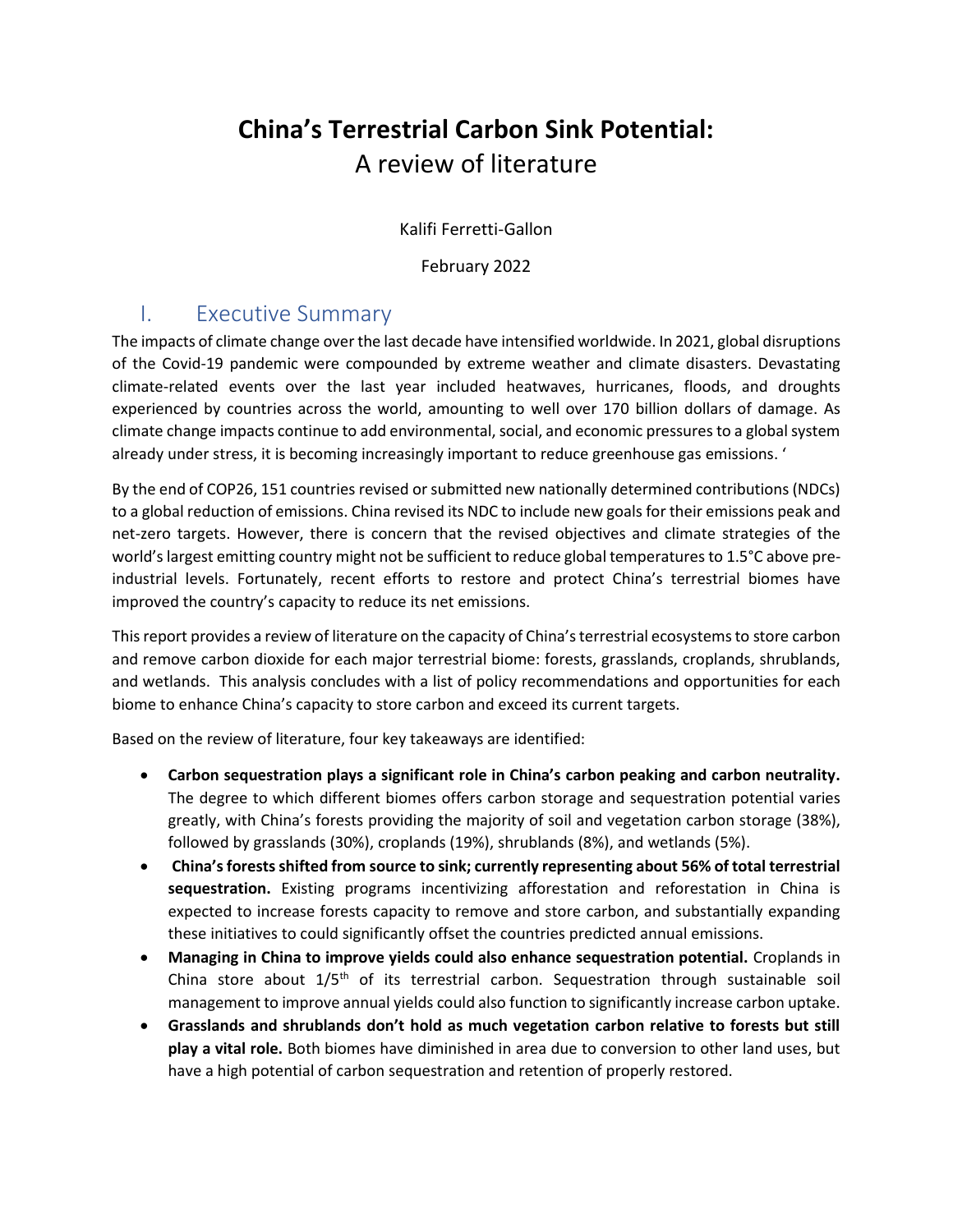- **Protecting wetlands will be important for mitigating major GHG releases.** While wetlands represent the smallest proportion of China's terrestrial carbon storage, they are an important storage for carbon dioxide as well as methane and are vulnerable to climate impacts and land use change that could prompt their release
- **A comprehensive system to track trends in China's terrestrial carbon storage and sequestration rates is strongly recommended.** China's terrestrial biomes are important for offsetting the country's emissions and contributing to global efforts to mitigate climate change. However, their capacity to remove and store carbon is influenced by variables specific to each biome. A system that tracks these trends will improve analysis and inform better land sector policies in China.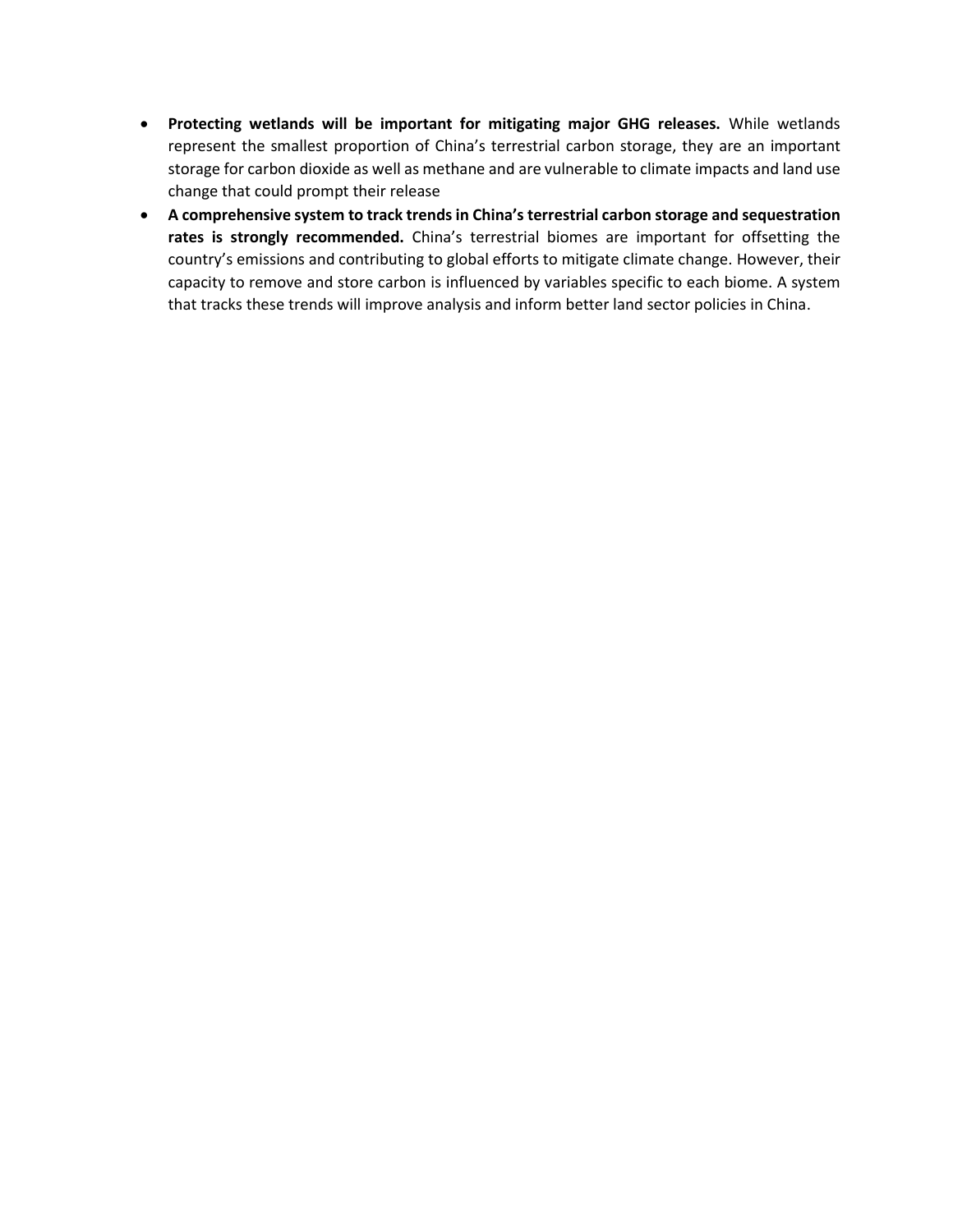# **Table of Contents**

| L   |  |  |
|-----|--|--|
| Ш.  |  |  |
|     |  |  |
|     |  |  |
|     |  |  |
| Ш.  |  |  |
|     |  |  |
|     |  |  |
|     |  |  |
| IV. |  |  |
|     |  |  |
|     |  |  |
|     |  |  |
|     |  |  |
|     |  |  |
|     |  |  |
|     |  |  |
| V.  |  |  |
|     |  |  |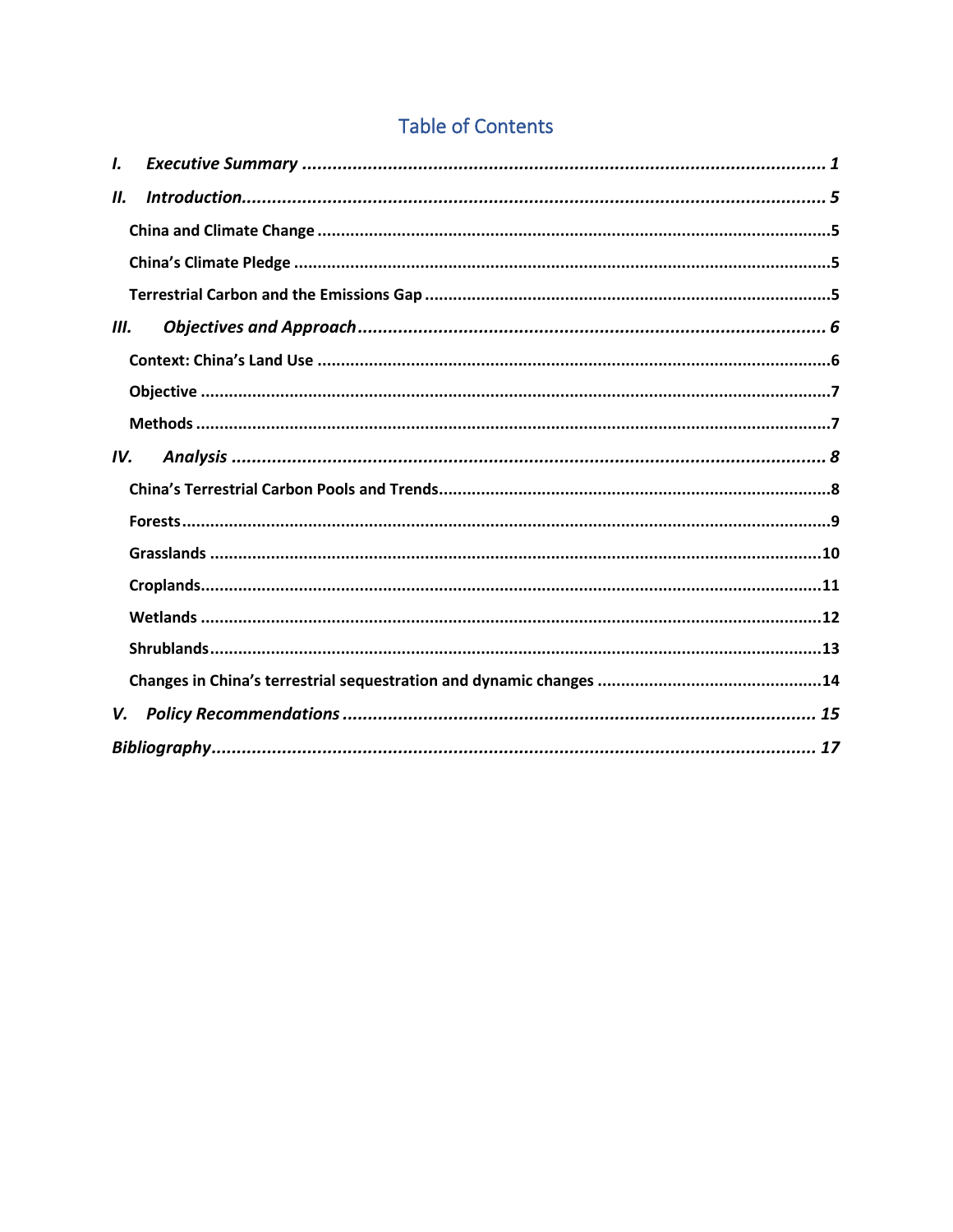# List of Tables

# List of Figures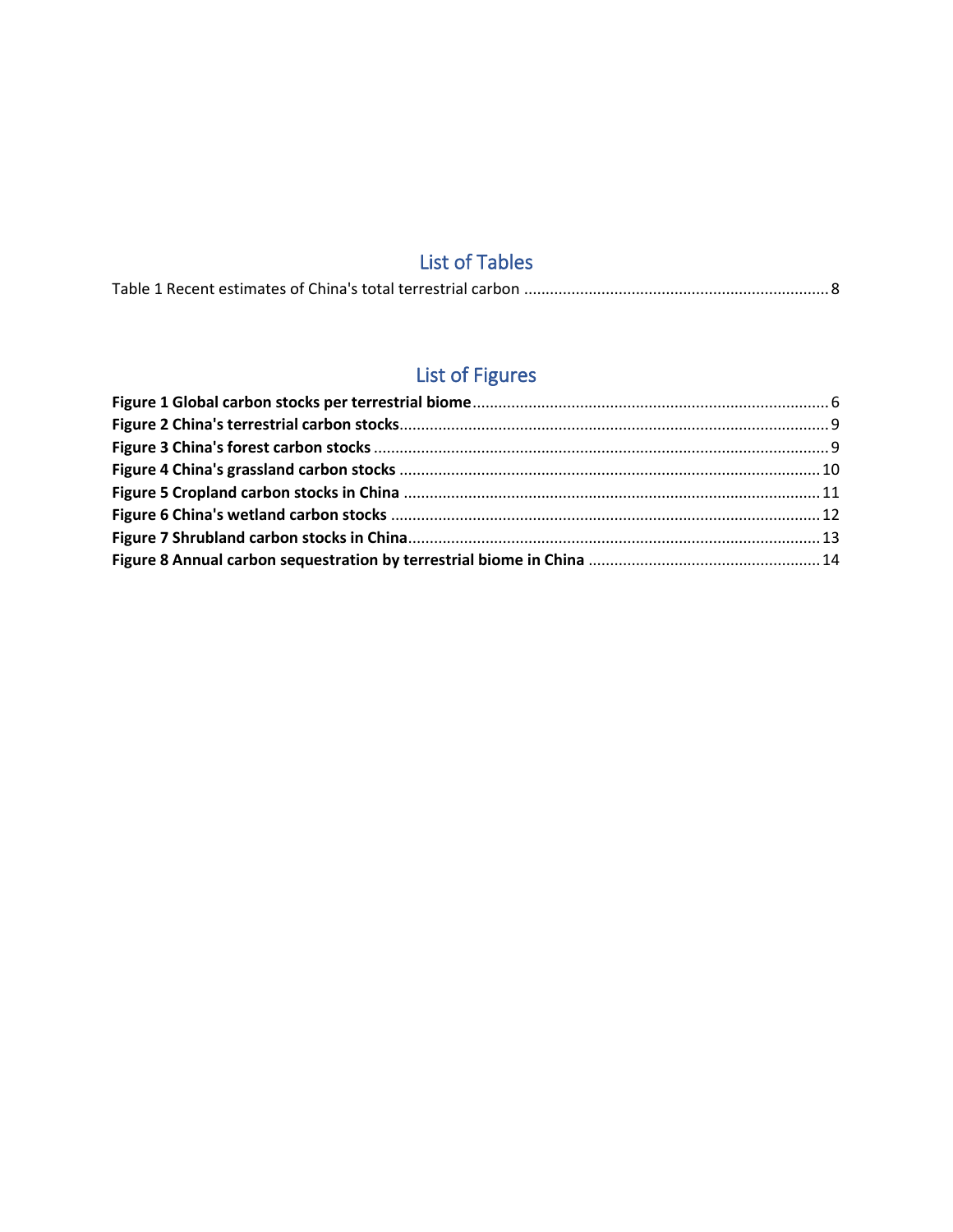# <span id="page-4-0"></span>II. Introduction

## <span id="page-4-1"></span>China and Climate Change

Since the 2015 Paris Agreement, country pledges and policy changes to address climate change continue to be insufficient to limit global warming to below 1.5°C above pre-industrial levels this century. Despite an unprecedented drop of 5.4% in 2020 due to the COVID-19 pandemic, global carbon dioxide emissions were estimated to have bounced back by 4.9% in 2021 (Friedlingstein, et al. 2021). Even with the most recent climate pledges, along with other mitigation efforts, global temperatures are anticipated to rise to 2.7°C by 2100 (UNEP 2021).

While many developed countries significantly contribute to greenhouse gas (GHG) emissions, China continues to be the world's largest emitter of GHGs, accounting for almost a third (27%) of all emissions according to recent estimates (Larsen, et al. 2021). With a steadily growing economic sector largely dependent on coal, China's CO2 emissions are increasing at their fastest rate in more than a decade (Myllyvirta 2021). China's own climate concerns have grown as the domestic impacts of climate change have not been insignificant. Studies have attributed a recent decline in crop yields, considerable terrestrial and marine biodiversity reductions, and extreme weather events to climate change (Xie, et al. 2020, Yang, Xiahua and Yin 2021, Kang, et al. 2021, Kang and Eltahir 2018).

### <span id="page-4-2"></span>China's Climate Pledge

Acknowledging the existential threat posed by climate change and incentivized by better energy management, China has adopted international commitments and implemented domestic policies to decouple its emissions from its GDP. In 2016, China signed the Paris Agreement, pledging to cut carbon emissions by 65% per unit of GDP by 2030, compared with 2005 levels, to increase their dependency on non-fossil fuels to 20%, and to increase forest stock volume by 4.5 billion cubic meters. More recently, in 2021, China revised its Nationally Determined Contribution (NDC), raising its target share of non-fossil energy to 25%, and increasing its target forest stock volume to 6 billion cubic meters. The country has further pledged to aim for peak emissions by 2030 and carbon neutrality by 2060.

Despite changes implemented by countries to achieve targets outlined in their NDCs, an increasing trend in global emissions underscores their inadequacy. This is particularly true for China, where, despite the economic impacts of the COVID-19 pandemic, emissions actually continued to increase by about 1.5% in 2020 (Myllyvirta 2021). While China's improved NDC revisions indicate its government's commitment to sustained climate action, the targets remain highly insufficient. Projections indicate that by 2030, even with improved targets, China is on its way to producing nearly twice the amount of estimated maximum emissions needed to limit global warming to 1.5°C (CAT 2022). Improving China's capacity to significantly contribute to climate mitigation efforts will require energy transition in its power, transportation, and industry sectors. This capacity can be vastly enhanced by also focusing on better land-use management.

# <span id="page-4-3"></span>Terrestrial Carbon and the Emissions Gap

With the policies that are currently in place, it is estimated global efforts will limit warming to 2.8°C by the end of the century. The new and updated NDCs are projected to reduce global emissions by 7.5%, whereas 55% is required to limit warming to 1.5°C (UNEP 2021). For climate change to stabilize, global anthropogenic net emissions must reach net-zero, implying a shift towards negative emissions over time.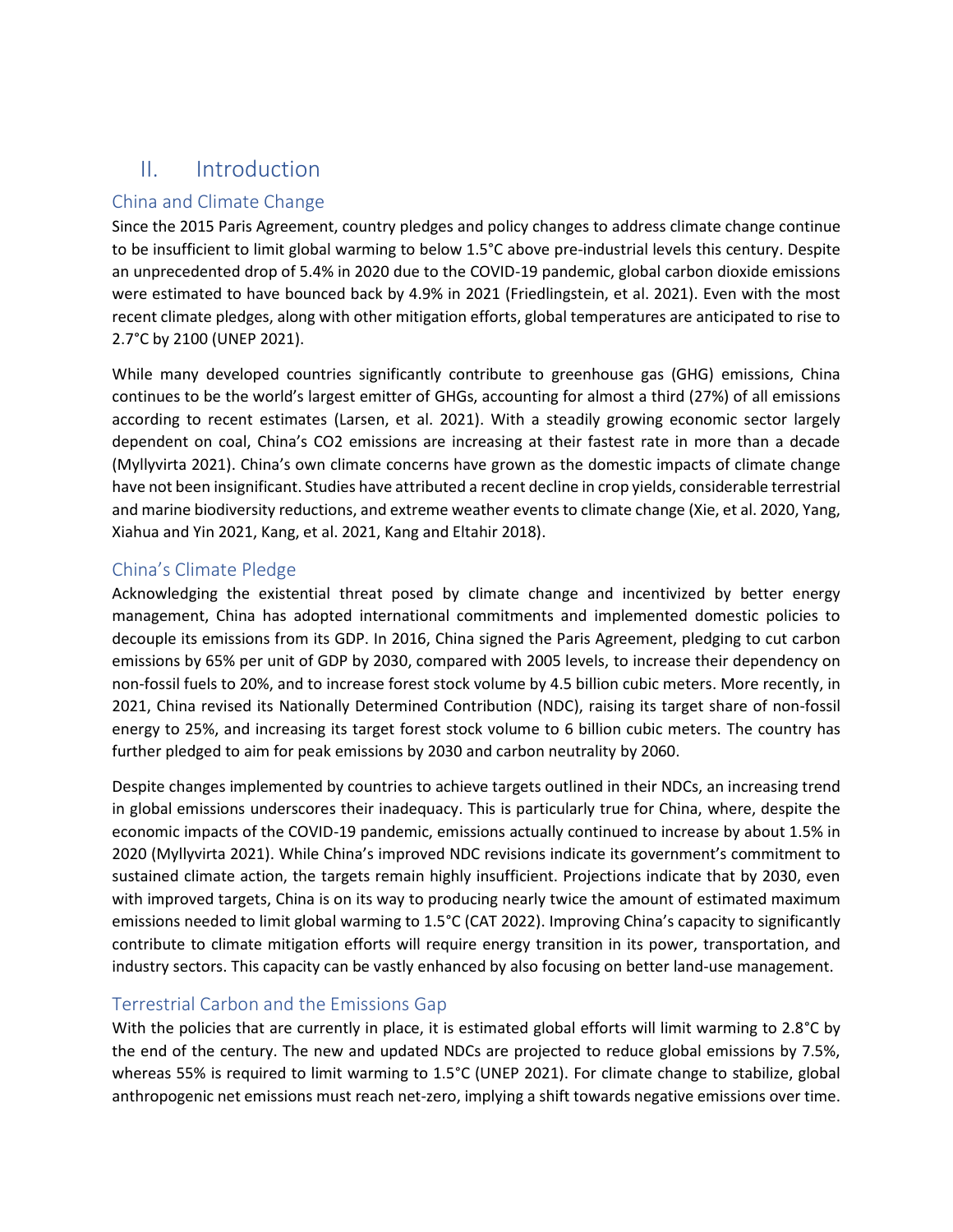While cutting fossil fuel consumption is a direct way to reduce carbon emissions, better management of terrestrial biomes offers countries the opportunity to sequester carbon, offset remaining positive emissions, and reach negative emissions targets.

It is estimated that an accumulation of carbon in the global land sector accounts for the removal of 3.61 Pg C per year, amounting to almost 34% of total anthropogenic emissions (Keenan and Williams 2018). Understanding the capacity of a country's land sector to help meet climate goals is crucial, as different terrestrial biomes offer carbon storage and removal to varying degrees. Forests account for approximately 46% of the world's terrestrial carbon stocks, followed by tropical savannas and grasslands (26%), wetlands (10%), deserts (8%), and croplands (5%). Across most biomes, soils hold much more carbon (81%) than the biome's vegetation (19%) (Watson, et al. 2000).



*Figure 1 Global carbon stocks per terrestrial biome (Adapted from IPCC Report on Land Use, Land-Use Change and Forestry) (IPCC 2007))*

<span id="page-5-2"></span>Therefore, in order to meet its climate targets, it is necessary for China to include land management in climate planning and policy development. Including a pledge to enhance forest stocks along with its revised NDC is a promising start. Identifying where the country stores its terrestrial carbon, which biomes are contributing to carbon sequestration, and which biomes are vulnerable to dynamic carbon flux will be key to ensuring China can meet, if not surpass, its carbon objectives.

# <span id="page-5-0"></span>III. Objectives and Approach

### <span id="page-5-1"></span>Context: China's Land Use

China ranks fifth among countries with the most forested area and is counted among the world's most biodiverse countries. It boasts a vast land area with an abundance of vegetation and is widely acknowledged to be among the most significant contributors to global carbon uptake (Jiang, et al. 2021).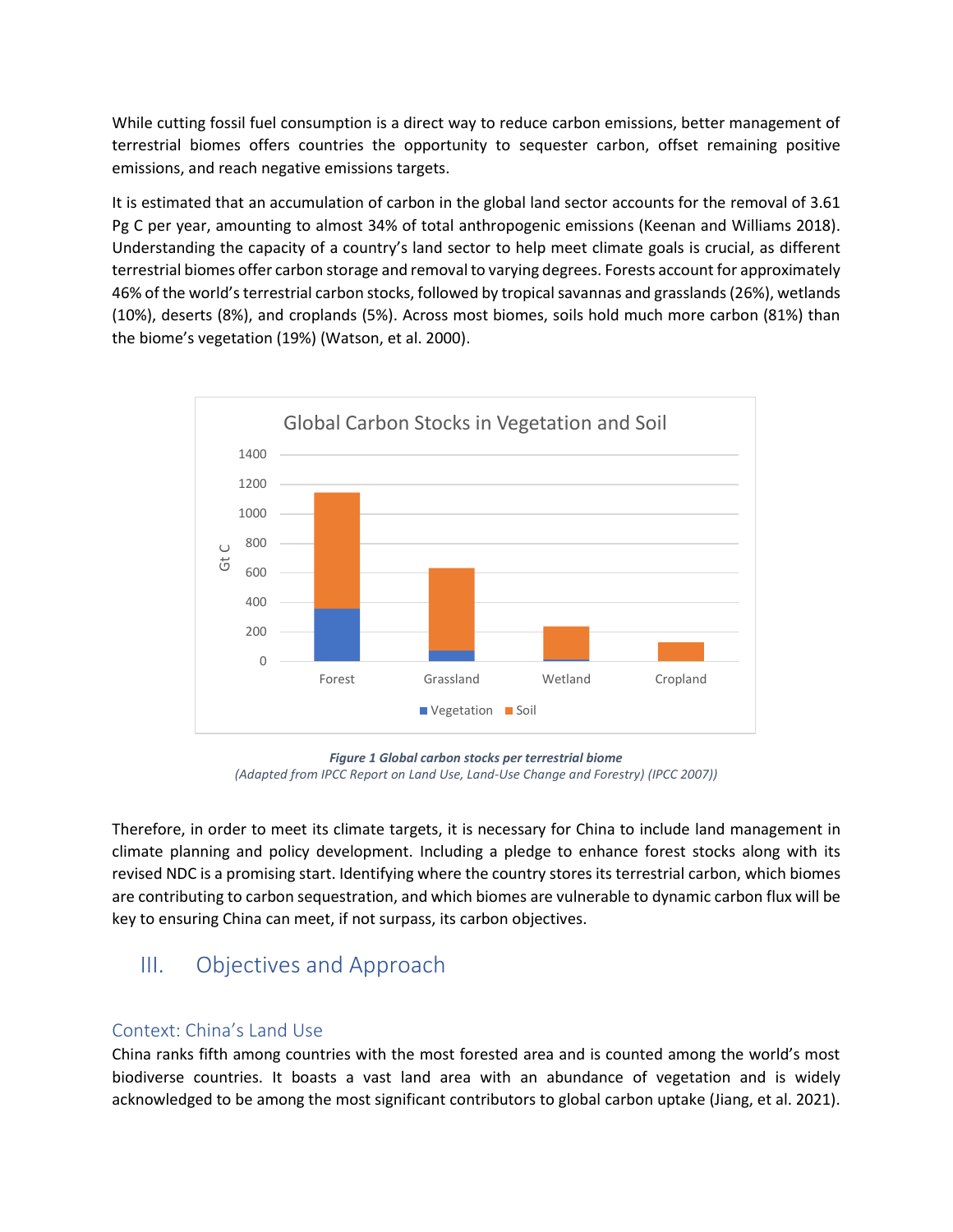It is estimated that its forestry sector sequesters about 649.43 million tonnes of C02 annually, accounting for 5% of the country's total annual emissions (Ritchie and Roser 2020).

China's current robust forest landscapes are a consequence of a series of efforts to address decades of forest loss. After the establishment of the People's Republic of China in 1949, the country's forestry sector began harvesting timber intensively to fuel its industrializing economy and growing population. By 1993, it had lost about a third of its forest area, leaving the remaining forests significantly degraded. Simultaneously, uncontrolled grazing and poor rangeland maintenance caused extensive loss of grassland and desertification (Xu, et al. 2006). The resulting vegetation loss and degradation of China's natural landscapes culminated in devastating floods in the Yangtze River basin in 1998.

In response, over the last four decades, China has implemented a series of nationwide ecological restoration projects and major programs to increase its tree cover, reduce degradation, create green spaces, and conserve biodiversity. Notable programs include The Three-North Shelterbelt Program which aims to build a 4500 km wall of trees through the Gobi desert by 2050, The Grain for Green Program which aimsto convert crops to forests on sloped terrain to mitigate soil erosion, the Natural Forest Conservation Program which conserves natural forests through logging bans and incentive afforestation, and the Wildlife Conservation and Nature Reserve Development Program designed to promote new nature reserves, among others (Wang, et al. 2021). In addition to restoring these landscapes, China also made concerted efforts to introduce an expansive network of protected areas that now account for about 18% of its total land area (Chen 2021).

These policies were significantly effective in recovering vegetation nationwide. It is estimated that between 2000-2010, 1.6% of China observed a net gain in tree cover as well as an increase in net primary productivity of 0.91 Tg of carbon (Viña, et al. 2016). It is now estimated that China is experiencing forest transition, recording net annual forest gain in recent years rather than net annual forest loss (Zhai, et al. 2017).

### <span id="page-6-0"></span>**Objective**

Given China's growing wealth of terrestrial carbon, its land sector has significant potential to help the country meet its climate targets. The overarching goal of this report is to provide insights into key opportunities for China to restore, protect, and enhance this capacity. More specifically, this report will endeavor to identify potential opportunities to protect carbon stocks, increase sequestration potential, and avoid significant emissions releases.

The following is a review of all recent studies on terrestrial biomes that store carbon in China. Building on the overarching goal, the objectives of this report are to:

- Evaluate current carbon storage across different biomes in China
- Identify and compare sequestration potential of each biome
- Determine the vulnerability of each biome to carbon fluxes.
- Provide recommendations on how China's land sector can enhance its climate targets.

#### <span id="page-6-1"></span>**Methods**

This literature review sources contextual information and data from available research and draws on relevant academic journal articles and published databases of carbon estimates in China. The major landscape categories under review are forests, grasslands, wetlands, croplands, and shrublands as these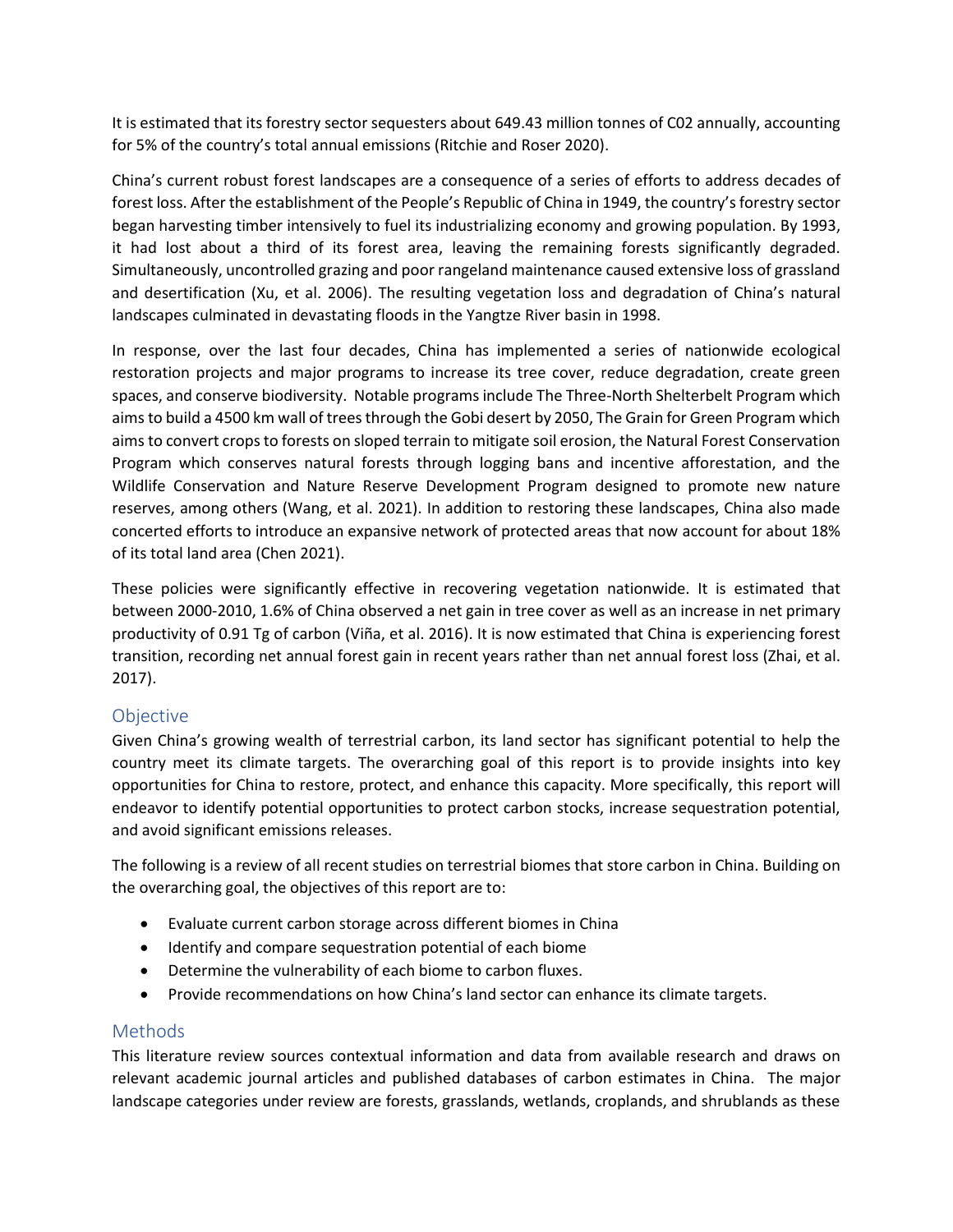were identified to overlap consistently across studies. The studies were identified using the databases Web of Science and Google Scholar. Search parameters were limited to papers whose title, abstract, or keywords referred to "China", and "terrestrial", "land" or "biome" in combination with "carbon storage", "carbon budget", "carbon balance", "carbon stock", and "carbon sequestration" The following criteria were adopted to ensure the quality of the selected literature:

- Relevancy: Ensuring the paper was published within a time frame that keeps its conclusion relevant to the current context
- Objectivity: Ensuring the study is an objective analysis of the potential of China's terrestrial biomes to enhance its climate mitigation capacity
- Reliability: Ensuring the paper is peer-reviewed or published from a renowned source

Data sources on the effects of carbon stocks and sequestration were assembled from studies published from 1994-to 2021. The search yielded 49 studies sourcing data through national inventories, published data, and published literature investigation (See Annex A). Vegetation and soil carbon stocks and annual sequestration values were presented by original studies in various units. All values were converted to Pg C. If the study itself was a meta-analysis of multiple studies to inform an aggregate value, studies that were used multiple times across analyses were removed to ensure values were weighted equally. Changes in carbon stocks over time were ascertained from studies evaluating carbon stocks in different time periods. Where studies overlapped temporally, the median value was used to inform trends over time. It should be noted here that each study used different means to evaluate carbon storage, and therefore the temporal analysis aspect of this literature review should be viewed as an insight into overarching trends rather than an actual account of unit changes.

# <span id="page-7-0"></span>IV. Analysis

# <span id="page-7-1"></span>China's Terrestrial Carbon Pools and Trends

The following is an analysis of the current state of carbon storage in each biome based on trends over time and current estimates aggregated from recent literature. Based on the most recent estimates included in this study (Table 1), the total terrestrial carbon storage in the five biomes accounted for 84 Pg C, of which 17% (14.5 Pg C) was found in vegetation and 85% (70.3 Pg C) found in soil. It should be noted here that estimates varied widely, in both total terrestrial carbon estimates and proportional allocations to vegetation and soil. This difference can be explained by the biomes included in each analysis (wetlands were sometimes excluded as "terrestrial"), different approaches to land use classification leading to variability in land area covered, and different approaches to aboveground biomass measurements (Wang, et al. 2020).

|                      | Soil  | <b>Vegetation</b> | <b>Total</b> |
|----------------------|-------|-------------------|--------------|
| <b>Xu et al 2018</b> | 84.55 | 14.60             | 99.15        |
| Tang et al 2018      | 74.98 | 14.29             | 89.27        |
| Fang et al. $2018$   | 65.69 | 13.09             | 78.78        |
| Wang et al. 2021     | 37.27 | 18.19             | 55.46        |

<span id="page-7-2"></span>*Table 1 Recent estimates of China's total terrestrial carbon*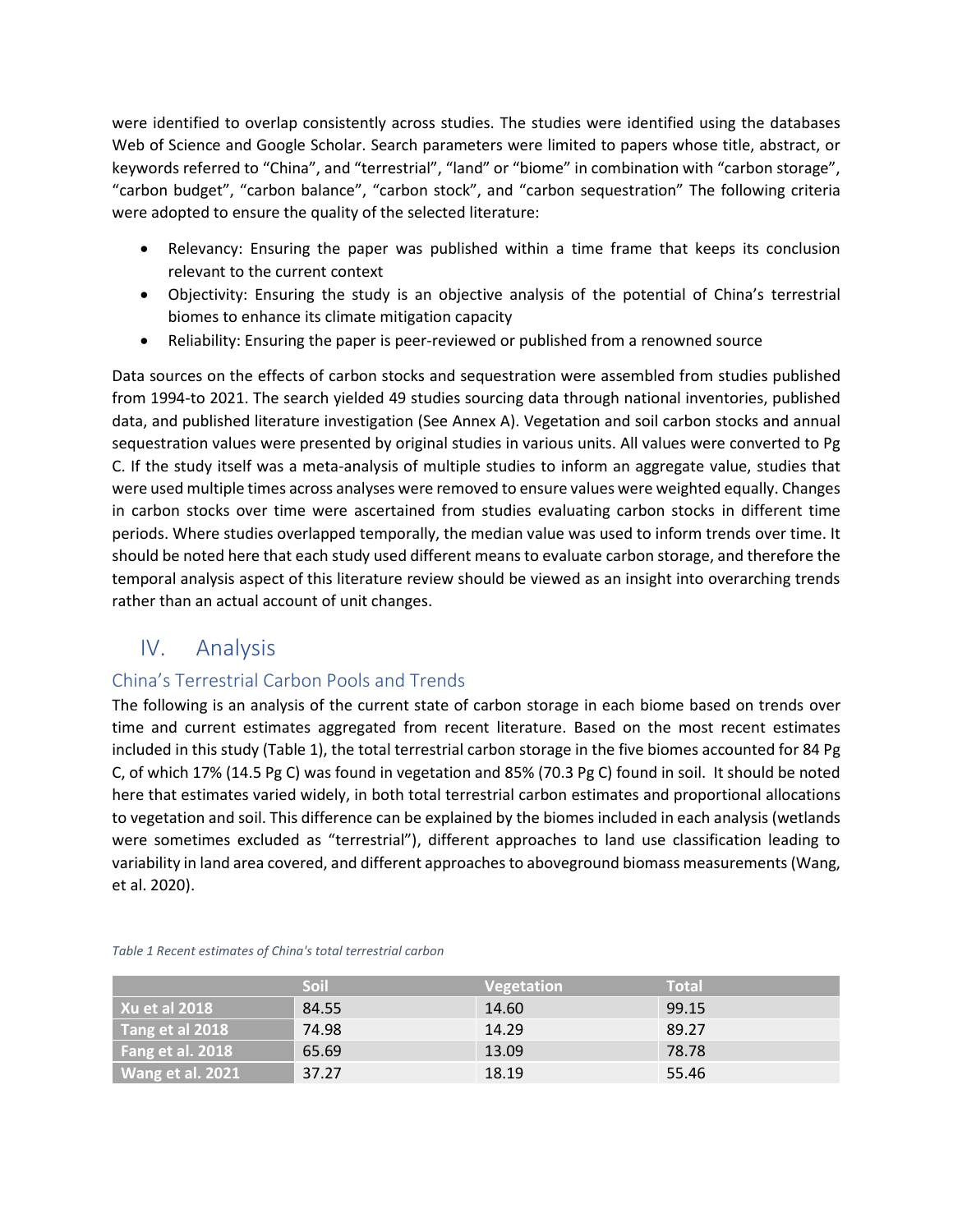Terrestrial carbon stocks in China are largely distributed between five major biomes. Based on this literature review, it is estimated that forests, grasslands, croplands, shrublands, and wetlands store 31.76 Pg C, 25.38 Pg C, 16.32 Pg C, 7.02 Pg C, and 3.915 Pg C, respectively (Figure 2). While it is clear that some biomes store more carbon than others, each has important value for restoring and maintaining carbon. Forests are an important form of biomass carbon storage, grasslands are key for soil carbon storage, shrublands can be used for enhanced carbon sequestration, existing croplands have the potential for increasing soil carbon uptake in tandem with increased productivity, and wetlands should be monitored for potential GHG emissions and managed accordingly. The following is a review of trends and latest estimates for each biome.



*Figure 2 China's terrestrial carbon stocks*



<span id="page-8-1"></span><span id="page-8-0"></span>Forests

<span id="page-8-2"></span>*Figure 3 China's forest carbon stocks*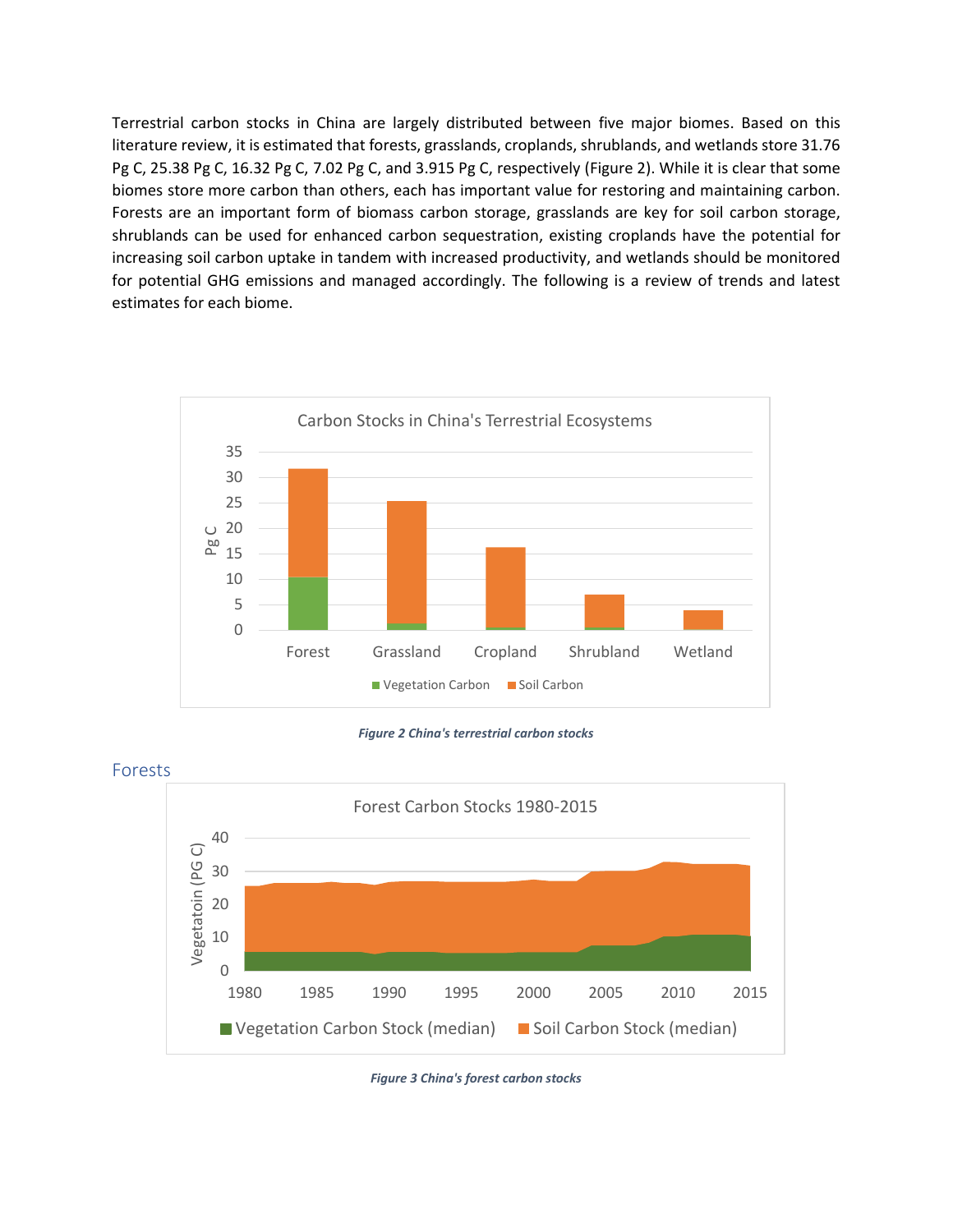Forest ecosystems are a source of vital services including water regulation, biodiversity protection, improved air quality, and carbon storage. They are also the biome with the most potential for carbon sequestration, leading the IPCC to conclude that increasing forest area by 950 million ha will be necessary to limit global warming by 2050. As a country with an extensive and growing forest area, China is wellpositioned to make this happen. Based on estimates of this study forests currently represent China's largest terrestrial carbon sink, accounting for around 38% (31.8 Pg C) of China's terrestrial carbon stocks.

Over the last 70 years, the management of China's forests changed significantly and the biome transformed from a carbon source to a carbon sink. After nationwide policies were implemented to restore forest ecosystems and to increase the country's forest cover, China experienced a steady rise in forest carbon storage (Figure 4). These efforts resulted in the sequestration of 4.68 billion tons of C02 from 1980-2005 (Jin, Yi and Xu 2020). Continued management and policy implementation have resulted in the increase of the country's vegetation carbon storage by 36% (Zhang, et al. 2020).

China's afforestation efforts now account for about 43% of China's forests (Zhang, et al. 2020). In total, it is estimated that China's forests sequester the equivalent of  $~15\%$  of the country's industrial C02 emissions (Jin, Yi and Xu 2020). With current policies in place, it is estimated that China's forest carbon sinks will be approximately 0.6 gigatons of CO2 by 2050 (Zhang and Chen 2021). China's forest carbon stocks could be enhanced to improve carbon storage and sequestration and help the country offset its predicted future emissions. Most studies recommend improving China's forest density, expanding forested areas through reforestation and afforestation, and avoiding deforestation and forest degradation. Finally, sustaining existing efforts to improve China's forests is key, as one study indicates that continuing the Grain for Green Program alone could offset China's total projected carbon emissions in 2050 (Deng, et al. 2017).



### <span id="page-9-0"></span>**Grasslands**

<span id="page-9-1"></span>Grasslands account for 1/3 of the global terrestrial carbon stock, second only to forests (Figure 1). Carbon stocks in grasslands are predominantly (~89%) held in the organic matter contained in its soil. Grasslands are an important source of carbon storage, but also could be a source of emissions. As climate warming

*Figure 4 China's grassland carbon stocks*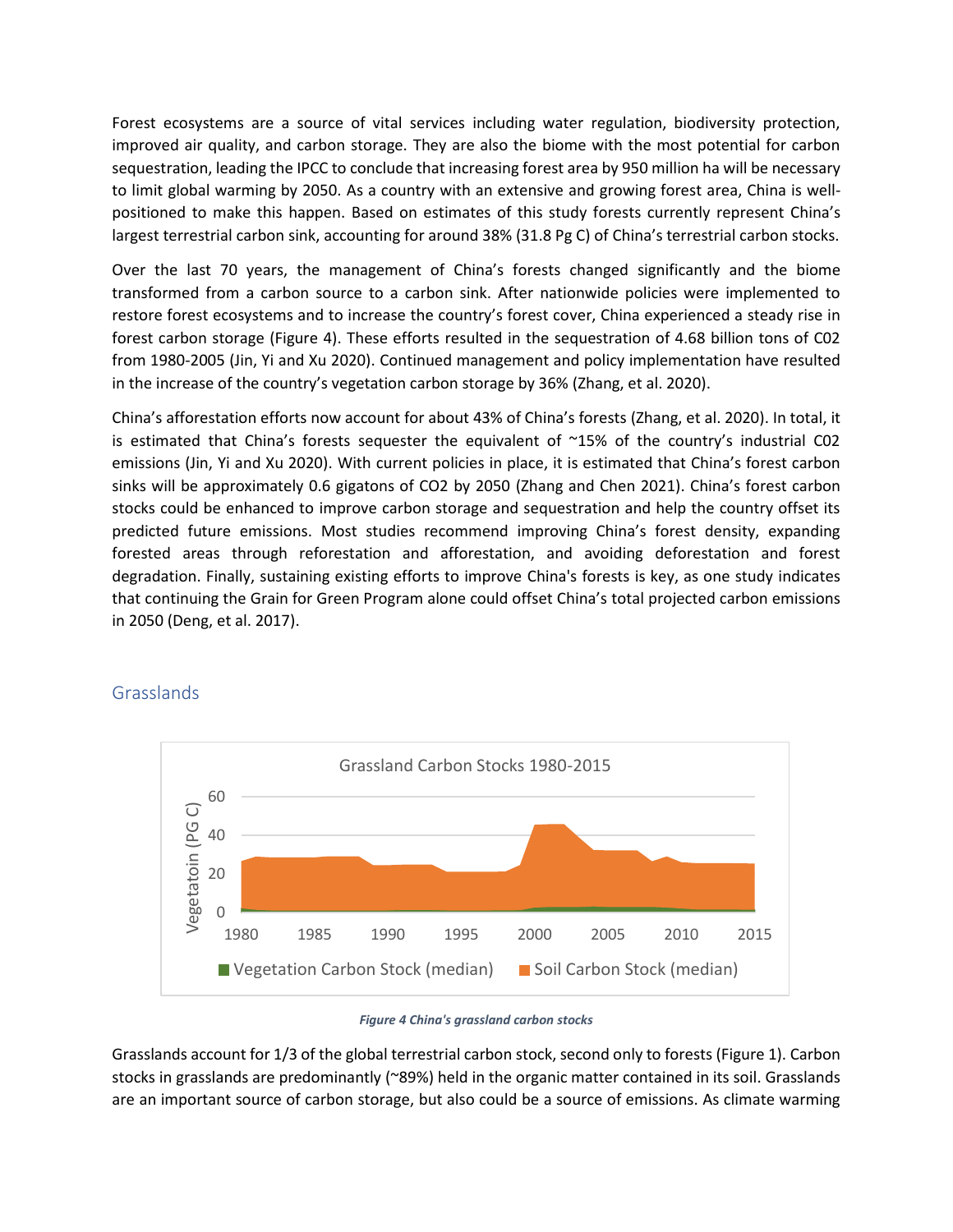accelerates the decomposition of soil organic matter, carbon is increasingly released from soils, making grasslands a potential net source of emissions.

Grasslands are the dominant landscape in China, accounting for around 40% of the country's total area, and are an important component of the world's grassland carbon stocks (Li, et al. 2020). Based on published data included in this analysis, grasslands account for 30% of all terrestrial carbon stocks in China (27.84 Pg C) (Figure 3), with soils comprising 28.34 Pg C and vegetation accounting for 1.35 Pg C. It should be noted here that large uncertainties remain in the extent of grassland carbon in China. Estimates for grassland carbon in China included in this study ranged widely from 16.89 Pg C – 59.5 Pg C for all grassland carbon, 0.56-4.7 for vegetation, and 12.93-56.3 for soils. This is likely to do with varying measurement approaches and land use classification.

Over the last several decades, China's grasslands have experienced periods of degradation and restoration (Figure 4). It is estimated that from the 1980s to the 2000s, the area of degraded grassland increased by 3 million hectares (M ha) due to over-grazing, conversion to croplands, and poor pest management (Xie, et al. 2007), resulting in reduced capacity to store carbon. China's government implemented policies to help improve grassland ecosystems resulting in an increase of 1.1 Mg C per ha of grassland area by the 2000s. Despite this, grasslands are estimated to have acted as a weak source of carbon emissions from 2001-2010, as the expansion of urban areas and cropland decreased grassland area in all regions by ~7% (Lai, et al. 2016, Yang, Xiahua and Yin 2021). In the last decade, renewed efforts were introduced to mitigate grassland degradation and related emissions. Studies estimate that continued restoration of grassland areas can increase plant biomass by almost 30% (Song, et al. 2021).



<span id="page-10-0"></span>

*Figure 5 Cropland carbon stocks in China*

<span id="page-10-1"></span>A large portion (~171 Mha) of China's land area is comprised of cropland used to help feed 1.4 billion of its people (Tang, Zhao and Bai 2018). Croplands in China also play an important role for global food security, providing about 30% of the global production for paddy rice, 21% for wheat, and 18% for corn (Wang, et al. 2022). Croplands in China account for about 19% (14.67 Pg C) of the country's terrestrial carbon stocks. The estimates for cropland carbon storage over the last few decades varied widely (7.91- 19.71 Pg C for all cropland carbon, 0.49 – 2 Pg C for vegetation carbon, and 4-18.73 Pg C for soil carbon).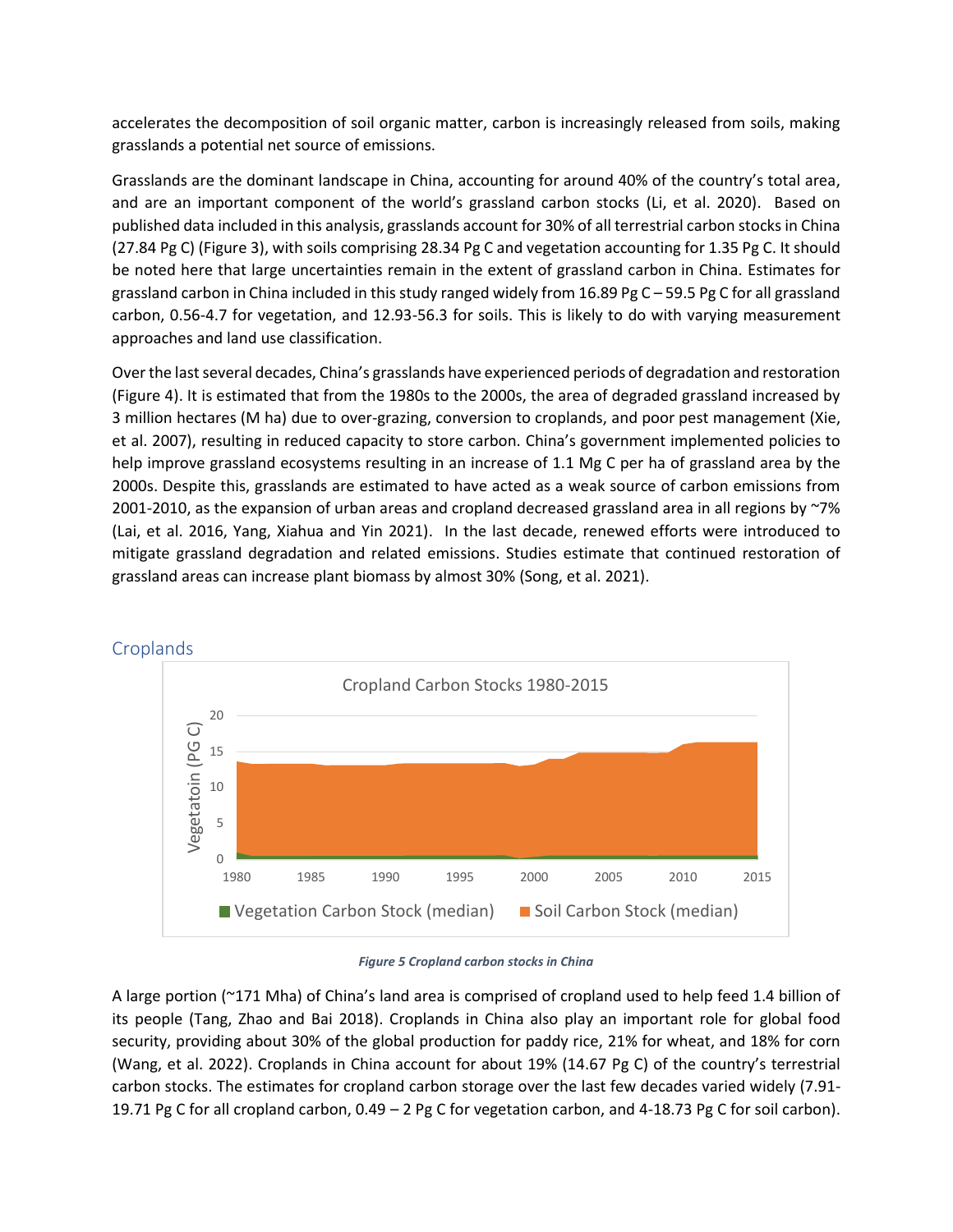Carbon storage in soils is measured by depth, and the values for Pg C shift depending on the soil layer of focus. Studies measuring soil organic carbon at depths of 1 meter were included in the study for comparative purposes.

Prior to 1980, China's underdeveloped rural economy was unable to support its agricultural sector leading to low input of organic matter to boost its productivity, and therefore a lowered capacity to store carbon. As China's economy strengthened over the next few decades, its population no longer relied on the removal of organic matter for energy needs and improved agricultural management by introducing recycled organic material into the soils. A series of agricultural policies in the 1980s focused on upgrading soil fertility and enhancing rain yield increased the quality of soils. By 2004, China's farmland experienced an increase of 0.472 Pg C (Xie, et al. 2007). In recent years, the government introduced incentives for farmers to increase yield by adopting GHG reduction practices like returning crop residues to soils instead of burning them (Han, et al. 2017). Increased agricultural productivity also led to increased accumulation of vegetation carbon stock (Figure 5). However, recent changes in climate have impacted crop growth and productivity, leading to an annual decline in productivity and carbon stock (Tao, Palosuo and Makipaa 2019). If better management practices were put in place, it is estimated that soil organic carbon in China's croplands could increase by 0.63% per year (Tao, Palosuo and Makipaa 2019).



### <span id="page-11-0"></span>Wetlands



<span id="page-11-1"></span>While wetlands represent the smallest proportion of the world's terrestrial carbon content (Fig 1), they boast some of the highest values for ecosystem services and biodiversity protection. Wetlands also play a key role in the global carbon cycle. Wet conditions in this biome limit the availability of oxygen and slow the rate of anaerobic composition. It is estimated that wetlands have accumulated 240 Gt C in their soils (IPCC 2007). Wetlands are also a source of GHG emissions, producing methane within its anaerobic soil conditions. Changes in wetland areas and related impacts on emissions are therefore a source of climate concern.

Wetlands are estimated to occupy about 1.7% of China's terrestrial ecosystems (Xu, Yu and He 2019). The studies included in this analysis estimate that wetlands in China represent 5% (~4 Pg C) of the country's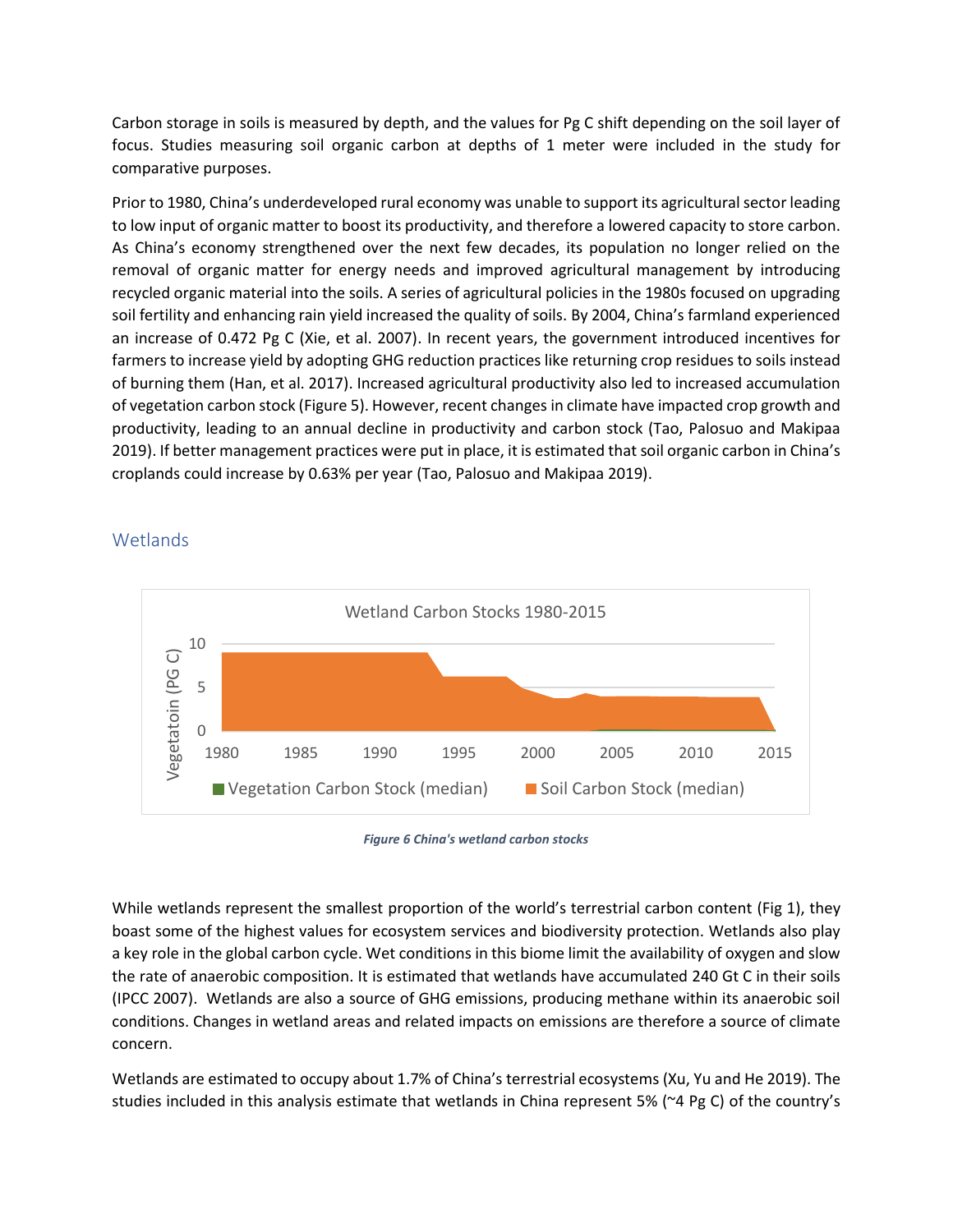stored terrestrial carbon. It should be noted here that estimates of carbons storage in wetlands varied widely according to the definition of "wetland". A more recent study estimated that wetland carbon stock could be as high as 16.78 Pg C (Xiao, et al. 2018). Despite their smaller land area and carbon representation, this biome poses a significant challenge to China's emissions management. Over the last few decades, soil carbon storage in China's wetlands declined (Figure 6). Lu et al 2021 estimated that the area of wetland in China decreased by half between the 1980s and the 2000s (Lu, et al. 2021). Furthermore, studies also indicate that, within this same period, wetlands acted as substantial net carbon sources. Over the last few decades, China has experienced diminishing water levels and declining areas of wetlands as a result of urban and agricultural expansion, resulting in decreased soil organic matter content and a release of CO2 and Ch4 (Xu, Yu and He 2019). Wetland loss in the last few decades has actually decreased methane release by 50%, however, anticipated climate changes could strengthen national methane emissions (Weki and Wang 2017)



## <span id="page-12-0"></span>**Shrublands**

#### *Figure 7 Shrubland carbon stocks in China*

<span id="page-12-1"></span>Shrubland ecosystems form another important terrestrial biome that contributes to carbon sequestration, among other ecosystem services. Aboveground woody biomass in arid areas is studied much less as it is sometimes considered a transitional stage of forest succession and it has much less vegetation carbon relative to forest ecosystems. However, shrublands are gaining attention for their contributions to interannual terrestrial carbon variability (Fusco, et al. 2019).

In China, shrublands are widely distributed and play a key role in the country's carbon budget. Based on the estimates included in this analysis, shrublands account for 8% ( $\sim$  7 Pg C) of China's terrestrial carbon stocks. These estimates indicate a decline in the capacity of China's shrubland to store carbon (Figure 8). This is likely due to the fact that many shrubby areas have been identified as suitable for planting trees and other crops. From 2001-2012, one study estimates that about 18% of shrubland was converted to forests and 14% was converted to cropland (Li, et al. 2020).

Shrublands in China are characterized by fast growth, are highly adaptable to arid and semi-arid regions within China, are relatively high in above-ground biomass, and offer other benefits for mitigating soil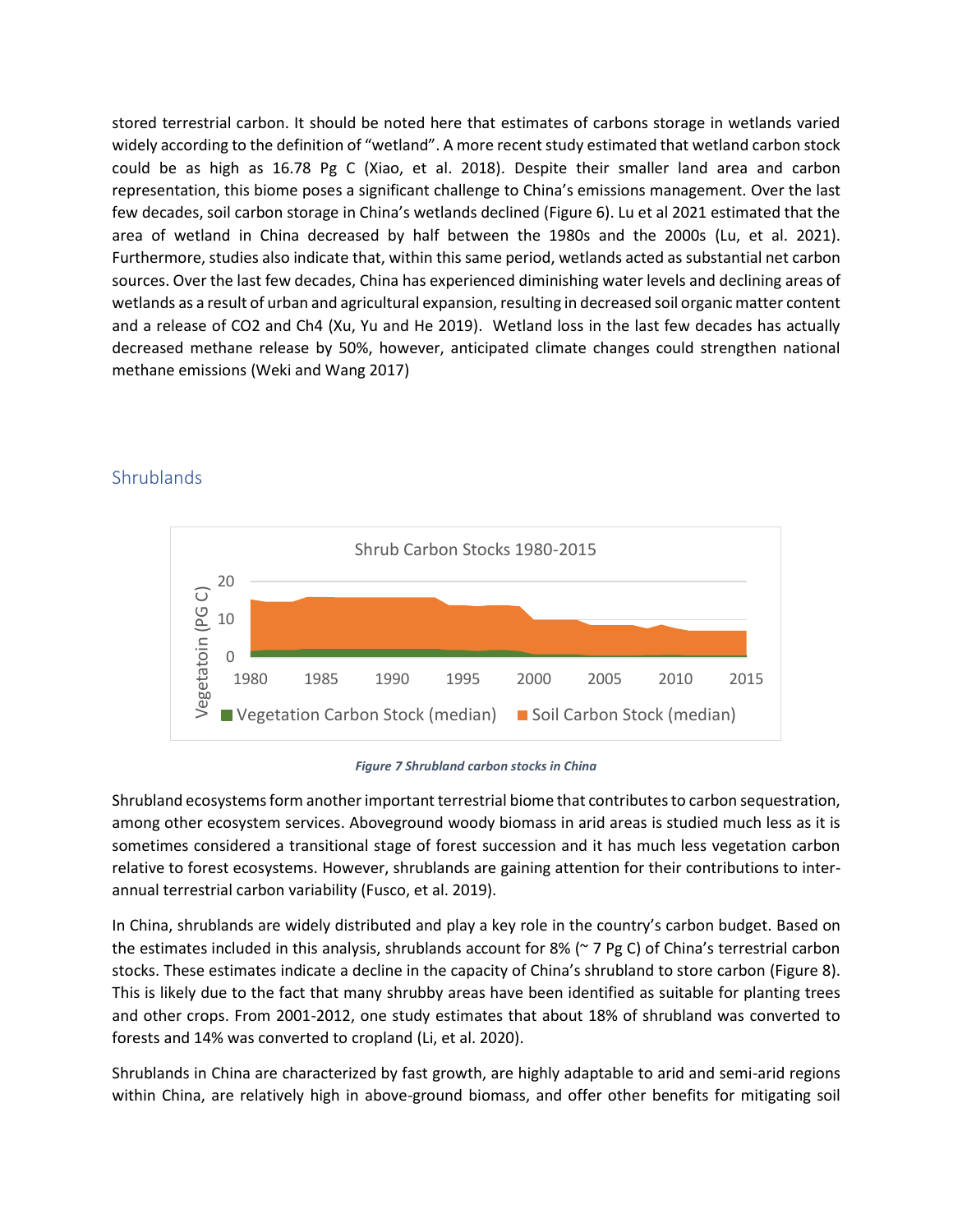erosion and preserving biodiversity. This is an understudied ecosystem that could play a key role in enhancing China's terrestrial carbon storage capacity.



## <span id="page-13-0"></span>Changes in China's terrestrial sequestration and dynamic changes

*Figure 8 Annual carbon sequestration by terrestrial biome in China*

<span id="page-13-1"></span>Terrestrial biomes can be a net sink for CO2 emissions, but they can also act as a source. Net negative forestry change, degraded grasslands and crops, and emissions from poor soil management contribute significantly to this estimate. Annual sequestration potential varies widely between China's biomes (Figure 8).

Before 1980, China's forests functioned as carbon sources, with an annual emission rate of 22 Tg C per year (Fang, et al. 2001). As previously mentioned, large-scale restoration projects transformed the country's forests into a significant sink. While fires certainly pose a risk of forest biomes changing to net carbon sources, current management practices in China are also ensuring this biome continues to be a major source of carbon sequestration. Based on studies included in this analysis, forests sequester around 164 Tg C per year (Figure 8), with the majority sequestered in forest biomass followed by soils.

While estimates of this study indicate grasslands are a net carbon sink, some studies have suggested they are carbon neutral or act as a carbon source. One study concluded that, over the last few decades, grasslands in China have gradually shifted from being a net carbon sink to being carbon neutral, to becoming a carbon source (Yang, Xiahua and Yin 2021). Emissions from grasslands are largely due to human management of these areas for conversion to croplands and grazing areas. Conversion of cropland back to grassland does not necessarily guarantee increased carbon stock, as agricultural soils that are irrigated often hold more carbon than dryer grasslands. However, ensuring the restoration is permanent will likely secure higher carbon stocks, as carbon stocks are reduced during the early stage of grassland restoration and enhanced during later stages (Song, et al. 2021).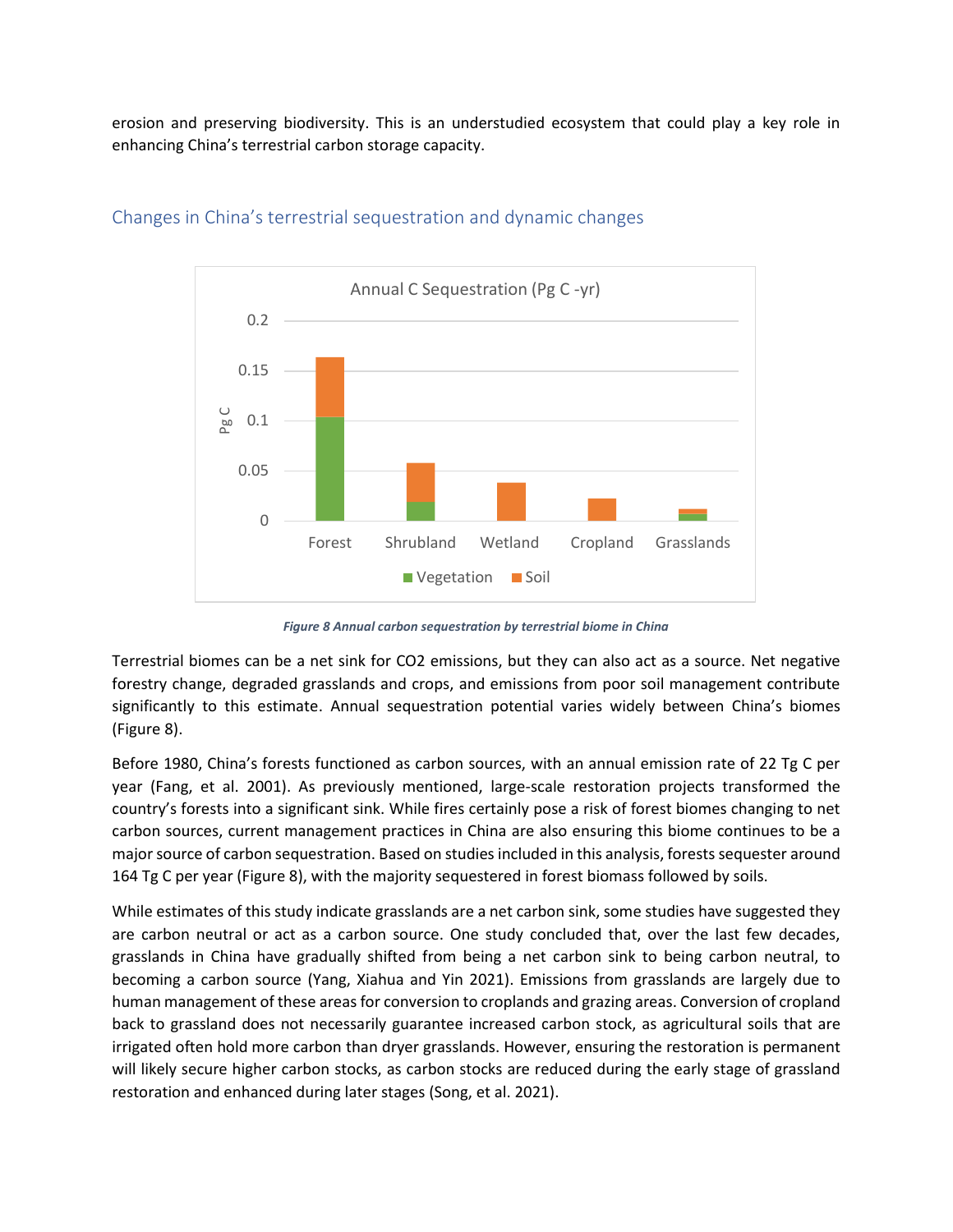Croplands in China are not only significant for soil carbon storage, they are also an important potential source for carbon sequestration potential Estimates in this analysis indicate annual carbon sequestration in cropland soils amount to around 22 Tg C. Carbon uptake in China's croplands varies by region. Heilongjiang Province, for instance, has been identified as an area with decreasing soil stocks (Yang, Xiahua and Yin 2021). Variation in cropland carbon uptake is largely due to soil quality; areas high in soil organic carbon are both able to be more productive and sequester more carbon. Because cropland carbon sequestration is correlated with productivity, studies advise promoting better sustainable soil management practices in middle and low yield farms (Tao, Palosuo and Makipaa 2019). Cropland sequestration potential in China is negatively impacted by climate change. However, management practices can enhance China's cropland carbon uptake potential despite these impacts. Sustainable soil management practices that increase carbon uptake include reduced tillage/no-tillage, straw returning, and organic fertilizer input (Yang, Xiahua and Yin 2021). If these practices were implemented over the next 20 years, croplands in China could conceivably increase this biome's annual sequestration potential by 59% (Wang, et al. 2022)

Overall, wetlands in China are considered to be carbon sinks. Our study estimates that this biome sequesters around 38 Tg C per year. However, managing wetland areas depends on wetland type as each has a high degree of variability. Annual sequestration rates are highest in mangrove and coastal areas and low for peatlands and lakes. However, peatlands and lakes have higher sequestration potential if restored (Xiaonan, et al. 2008). While peatlands constitute the smallest wetland carbon stock, they are becoming of increasing concern. As previously mentioned, peatlands can quickly begin emitting GHG if subject to drying climate or land-use change. It should be noted here that estimates for wetlands in China have a high degree of uncertainty, as plant species, soil depth and conditions vary widely between each sub-type..

According to estimates in this study, shrublands function as an overall carbon sink, sequestering an estimated 58 Tg C per year. However, shrubland degradation could turn these systems into net carbon sources, counteracting their total sequestering potential. The capacity of this terrestrial carbon sink varies by region, with higher values observed in southeast China and southwest China (Tian, et al. 2011). This suggests management practices in areas with high sequestration should be maintained, and restoration practices in other areas with low sequestration should be introduced.

# <span id="page-14-0"></span>V. Policy Recommendations

Unlike most sectors that contribute to global emissions, the land sector offers opportunities to reduce emissions, increase carbon removal from the atmosphere, and meet other sustainability objectives (e.g. protecting biodiversity and ensuring the provision of ecosystem services). Over the last decade, the concept of "Nature-based solutions" (NbS) has been gaining ground as means of achieving biodiversity conservation, protecting ecosystem services, as well as climate change mitigation and adaptation objectives (Pauleit, et al. 2017). It is important to note that increasing carbon content in China's terrestrial ecosystems should be part of a comprehensive effort to restore and enhance the integrity of these ecosystems. Studies have noted that China's past efforts to increase forest cover by converting croplands to tree plantations led to a significant loss of native forests (Hua, et al. 2018). Simply increasing vegetation cover without considering the quality of these natural landscapes could enhance land degradation and undermine the provisioning of important ecosystem services.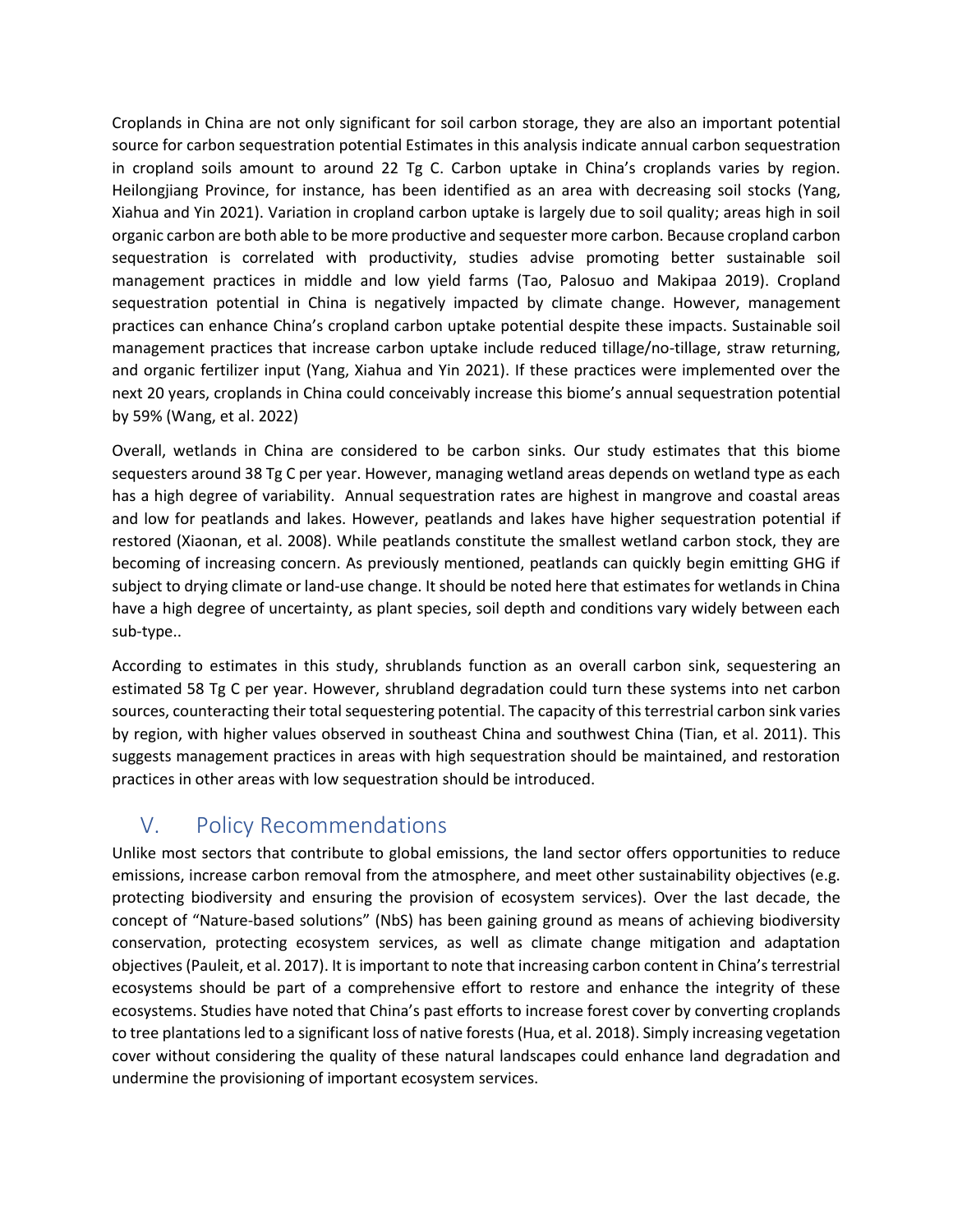Based on this literature review, it is clear that China has a wealth of carbon storage and sequestration potential available in its extensive terrestrial biomes. These can be vastly improved with effective land use policies and management practices. The following recommendations have been identified to better restore, protect and manage each biome:

- Forests:
	- o Protect carbon in existing natural and planted forested areas
	- o Manage existing planted forested areas to improve biomass densities
	- o Expand reforestation and afforestation projects
- Grasslands:
	- $\circ$  Protect existing grassland from conversion to other land use and from degradation by grazing
	- $\circ$  Ensure restored grassland areas are permanent, thereby enhancing their storage capacity relative to the capacity during the initial period of restoration
- Cropland:
	- $\circ$  Increase crop productivity in key areas by expanding irrigation, improving soil organic matter inputs, and using modern cultivars
	- $\circ$  Incentivize conservation practices that include conservation practices such as low/notillage and crop straw return
	- $\circ$  Support programs that promote better management practices in middle and low yielding farms
- Wetlands:
	- $\circ$  Introduce management practices that preserve carbon stocks in coastal wetlands
	- o Restore wetland areas to improve this biome's sequestration potential
	- o Avoid GHG emissions from wetland areas by protecting marshes from conversion to other land uses
- Shrublands:
	- $\circ$  Restore degraded areas of shrubland to improve their carbon storage and sequestration potential
	- o Protect shrublands from conversion to agriculture or urban areas

While cutting its fossil fuel emissions remains the primary approach to limiting global warming, China's terrestrial ecosystems are important for offsetting the country's emissions. Each biome has the capacity to remove and store carbon to varying extents influenced by a wide range of variables. It is highly recommended that a system be developed to track trends in carbon storage, sequestration, and potential emissions across each biome. Understanding how these ecosystems change and the drivers of those changes is fundamental for developing land management policies that are effective in preserving ecosystem services and enhancing carbon stocks.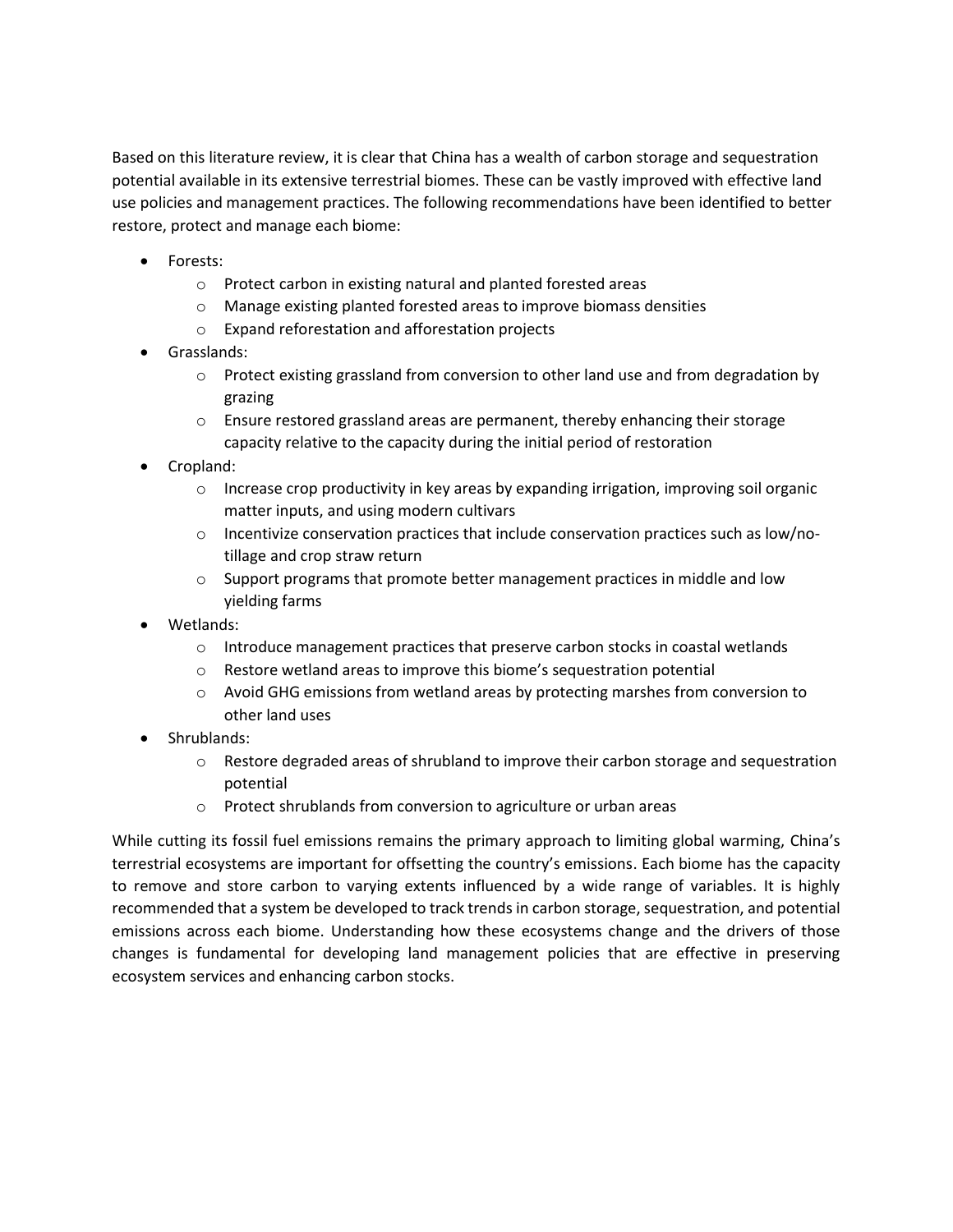#### <span id="page-16-0"></span>Bibliography

- CAT. 2022. "China." *Climate Action Tracker.* February 18. https://climateactiontracker.org/countries/china/.
- Chen, Haojie. 2021. "The ecosystem service value of maintaining and expanding terrestrial protected areas in China." *Science of the Total Environment* 146768.
- Deng, Lei, Shuguang Liu, Dong Gill Kim, Changhui Peng, Sandra Sweeney, and Zhouping Shangguan. 2017. "Past and future carbon sequestration benefits of China's grain for green program." *Global Environmental Change* 13-20.
- Fang, Jingyun, Anping Chen, Changhui Peng, Shuqing Zhao, and Longjun Ci. 2001. "Changes in Forest Biomass Carbon Storage in China Between 1949 and 1998." *Science* 2320-2322.
- Friedlingstein, Pierre, Matthew W. Jones, Michael O'Sullivan, Robbie M. Andrew, Dorothee C. E. Bakker, Judith Hauck, Corinne Le Quéré, et al. 2021. "Global Carbon Budget 2021." *Earth System Science Data* UNDER REVIEW.
- Fusco, Emily J., Benjamin M. Rau, Michael Falkowski, Steven Filippeli, and Bethany A. Bradley. 2019. "Accounting for aboveground carbon storage in shrubland and woodland ecosystems in the Great Basin." *Ecosphere* e02821.
- Han, Daorui, Martin Wiesmeier, Richard T. Conant, Anna Kuhnel, Zhigang Sun, Ingrid Kogel-Knabner, Ruixing Hou, Peifei Cong, Rubiao Liang, and Zhu Ouyang. 2017. "Large soil organic carbon increase due to improved agronomic management in the North China Plain from 1980s to 2010s." *Global Change Biology* DOI: 10.1111/gcb.13898.
- Hua, Fangyuan, Lin Wang, Brendan Fisher, Xinlei Zheng, Xiaoyang Wang, Douglas Yu, Ya Tang, Jianguo Zhu, and Davide Wilcove. 2018. "Tree plantations displacing native forests: The nature and drivers of apparent forest recovery on former croplands in Southwestern China from 2000 to 2015." *Biological Conservation* 113-124.
- IPCC. 2007. *Special Reports: Land Use-Land Use Change and Forestry.* Accessed January 18, 2022. https://archive.ipcc.ch/ipccreports/sres/land\_use/index.php?idp=3.
- Jiang, Lifen, Liang Junyi, Lu Xingjie, Enqing Hou , Forrest M. Hoffman, and Yiqi Luo. 2021. "Country-leve lland carbon sink and its causing components by the middle of the twenty-first century." *Ecological Processes* 10 (61).
- Jin, Lu, YuanYuan Yi, and Jintao Xu. 2020. "Forest carbon sequestration and China's potential: the rise of a nature-based solution for climate change mitigation." *China Economic Journal* 200-222.
- Kang, Bin, Gretta T. Pecl, Longshan Lin, Peng Sun, Peidong Zhang, Yuan Li, LinLin Zhao, et al. 2021. "Climate Change impacts on China's marine ecosystems." *Reviews in Fish Biology and Fisheries* (Reviews in Fish Biology and Fisheries).
- Kang, Suchul, and Elfatih A. B. Eltahir. 2018. "North China Plain threatened by deadly heatwaves due to climate change and irrigation." *Nature Communications.*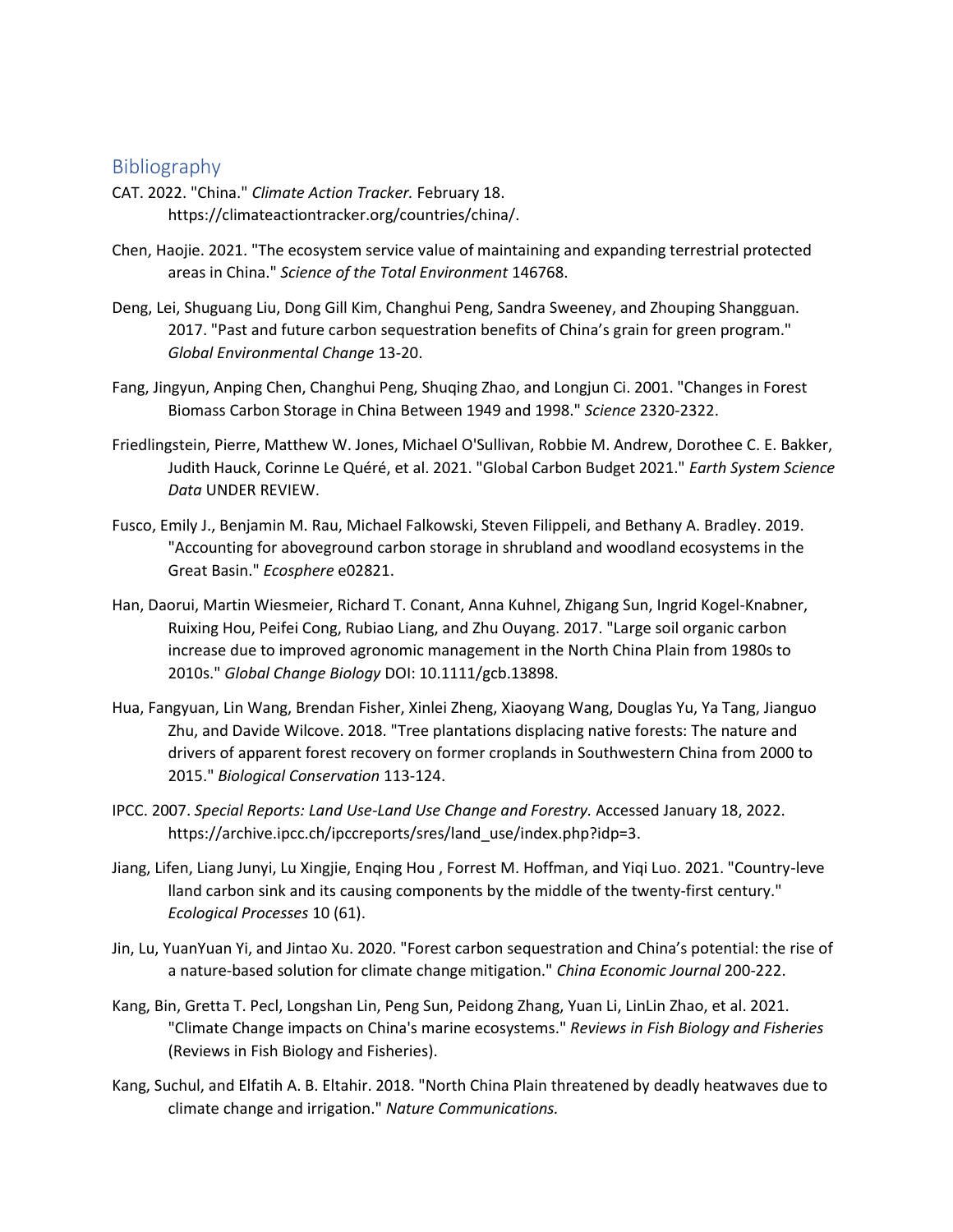- Keenan, T.F., and C.A. Williams. 2018. "The Terrestrial Carbon Sink." *Annual Review of Environment and Resources* 219-243.
- Lai, Li, Xianjin Huang, Hong Yang, Xiaowei Chuai, Mei Zhang, Taiyang Zhong, Zhigang Chen, Yi Chen, Xiao Wang, and Julian R. Thompson. 2016. "Carbon emissions from land-use change and management in China between 1990 and 2010." *Science Advances* e1601063.
- Larsen, Kate, Hannah Pitt, Mikhail Grant, and Trevor Houser. 2021. *China's Greenhouse Gas Emissions Exceeded the Developed World for the First Time in 2019.* Rhodium Group.
- Li, Hanwei, Juhua Ding, Jiang Zhang, Zhenan Yang, Bin Yang, Qihuan Zhu, and Changhui Peng. 2020. "Effects of Land Cover Changes on Net Primary Productivity in the Terrestrial Ecosystems of China from 2001 to 2012." *Land* 10.3390/land9120480 .
- Li, Linghao, Jiquan Chen, Xingguo Han, Wenhao Zhang, and Changliang Shao. 2020. "Overview of Chinese Grassland Ecosystems." In *Grassland Ecosystems of China*. Singapore: Springer.
- Lu, Mingzhi, Yuanchun Zou, Zicheng Yu, ming Jiang, Lianxi Shen, and Xianguo Lu. 2021. "Anthropogenic disturbances caused declines in the wetland area and carbon pool in China during the last four decades." *Global Change Biology* 3837-3845.
- Myllyvirta, Lauri. 2021. *Analysis: China's carbon emissions grow at fastest rate for more than a decade.* Carbon Brief.
- —. 2021. *China's five-year plan: baby steps towards carbon neutrality.* March 5. Accessed February 18, 2022. https://energyandcleanair.org/china-14th-five-year-plan-carbonneutrality/#:~:text=The%20plan%20sets%20a%20target%20of%2020%25%20non%2Dfossil%20e nergy,18%25%20from%202020%20to%202025.
- Pauleit, Stephan, Teresa Zölch, Rieke Hansen, Thomas B. Randrup, and Cecil Konijnendijk van den Bosch. 2017. "Nature-Based Solutions and Climate Change – Four Shades of Green." *Nature-Based Solutions to Climate Change Adaptation in Urban Areas* 29-49.
- Ritchie, Hanna. 2020. *Sector by sector: where do global greenhouse gas emissions come from?* September 18. Accessed February 17, 2021. https://ourworldindata.org/ghg-emissions-bysector.
- Ritchie, Hannah, and Max Roser. 2020. *CO₂ and Greenhouse Gas Emissions.* Accessed February 16, 2021. https://ourworldindata.org/co2-and-other-greenhouse-gas-emissions.
- Song, Jian, Shiqiang Wan, Shushi Peng, Shilong Piao, Phillippe Ciais, Xingguo Han, De-Hui Zeng, et al. 2021. "The carbon sequestration potential of China's grasslands." *Ecosphere* pp.e02452.
- Tang, Xuli, Xia Zhao, and Yongfei Bai. 2018. "Carbon pools in China's terrestrial ecosystems: New estimates based on an intensive field survey." *PNAS* 115 (16): https://doi.org/10.1073/pnas.1700291115.
- Tao, Fulu, Taru Palosuo, and Raisa Makipaa. 2019. "Cropland soils in China have a large potential for carbon sequestration based on literature survey." *Soil and Tillage Research* 70-78.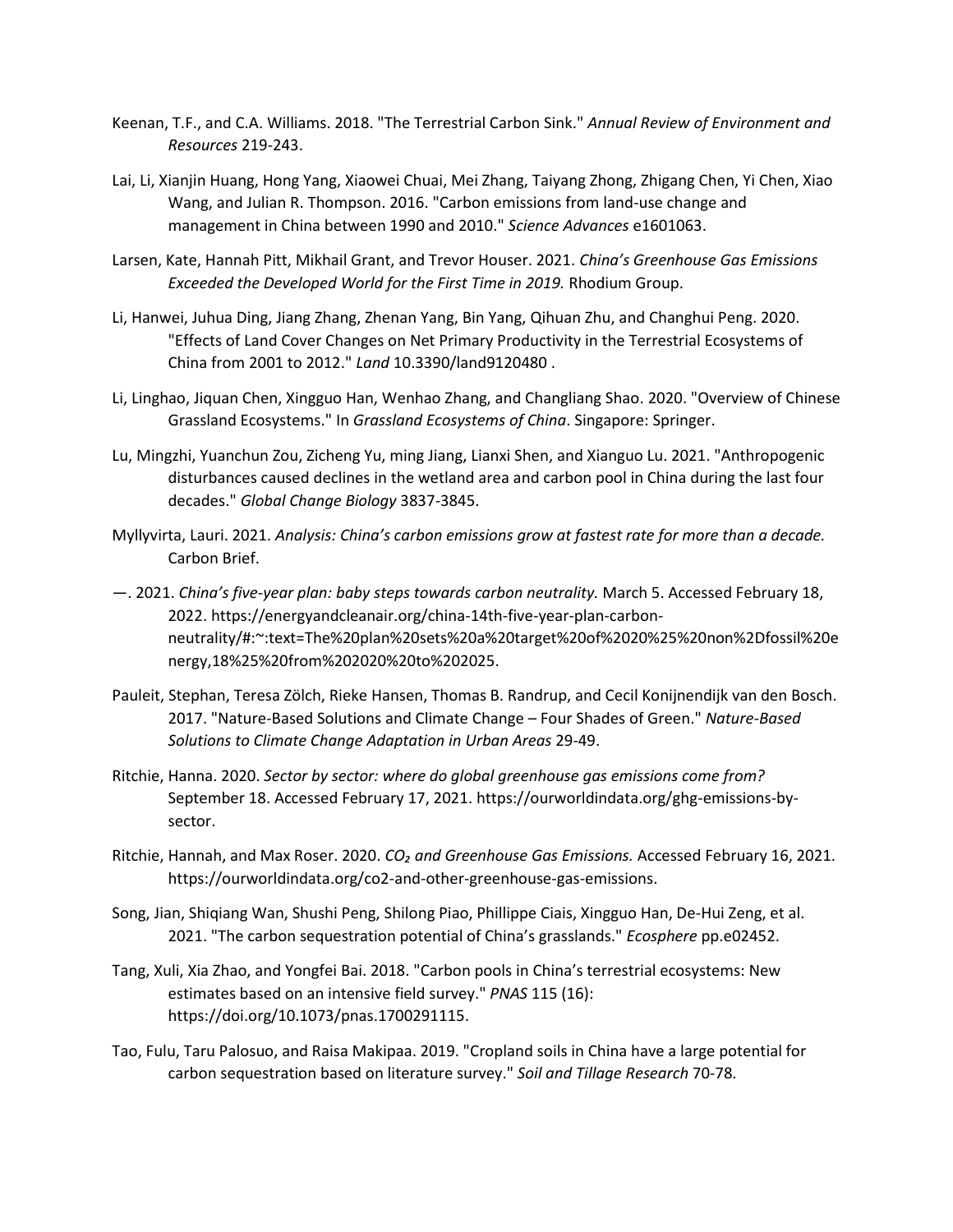- Tian, Hanqin, Jerry Melillo, Chaoqun Lu, David Kicklighter, Mingliang Liu, Wei Ren, Xiafeng Xu, et al. 2011. "China's terrestrial carbon balance: Contributions from multiple global change factors." *Global Biogeochemical Cycles* https://doi.org/10.1029/2010GB003838.
- UNEP. 2021. *Emissions Gap Report 2021: The Heat Is On – A World of Climate Promises Not Yet Delivered.* Nairobi: United Nations Environment Programme.
- Viña, Andrés, Willliam J. McConnell, Hongbo Yang, Zhenci Xu, and Jianguo Liu. 2016. "Effects of conservation policy on China's forest recovery." *Ecosystems* e150096.
- Wang, Hui, Mengyu He, Nan Ran, Dong Xie, Qiang Wang, Mingjun Teng, and Pengcheng Wang. 2021. "China's Key Forestry Ecological Development Programs: Implementation, Environmental Impact and Challenges." *Forests.*
- Wang, Li-Xia, Ji-Xi Gao, Wen-Ming Shen, Yuan-Li Shi, and Hong-Wei Zhang. 2020. "Carbon storage in vegetation and soil in Chinese ecosystems estimatead by carbon transfer rate method." *Ecosphere* 1-11.
- Wang, Yicheng, Fulu Tao, Yi Chen, and Lichang Yin. 2022. "Interactive impacts of climate change and agricultural management on soil organic carbon sequestration potential of cropland in China over the coming decades." *Science of the Total Environment* 153018.
- Watson, Robert T., Ian R. Noble, Bert Bolin, N. H. Ravindranath, David J. Verardo, and David J. Dokken. 2000. *Land Use, Land-Use Change and Forestry.* Accessed February 18, 2022. https://archive.ipcc.ch/ipccreports/sres/land\_use/index.php?idp=3.
- Weki, Da, and Xiaodan Wang. 2017. "Uncertainty and dynamics of natural wetland CH4 release in China: Research status and priorities." *Atmospheric Environment* 95-105.
- Xiao, Derong, Lei Deng, Dong-Gill Kim, Chunbo Huang, and Kun Tian. 2018. "Carbon budgets of wetland ecosystems in China." *Global Change Biology* 2061-2075.
- Xiaonan, Duan, Wang Xiake, Fei Lu, and Ouyang Zhiyun. 2008. "Primary evaluation of carbon sequestration potential of wetlands in China." *Acta Ecologica Sinica* 463-469.
- Xie, Wei, Jikun Huang, Jinxia Wang, Qi Cui, Ricky Robertson, and Kevin Chen. 2020. "Climate change impacts on China's agriculture: The responses from market and trade." *China Economic Review* (China Economic Review).
- Xie, Zubin, Jianguo Zhu, Gang Liu, Georg Cadisch, Toshihiro Hasegawa, Chunmei Chen, Huifeng Sun, Haoyan Tang, and Qing Zeng. 2007. "Soil organic carbon stocks in China and changes from 1980s to 2000s." *Global Change Biology* 1989–2007.
- Xu, Jintao, Runsheng Yin, Zhou Li, and Can Liu. 2006. "China's ecological rehabilitation: Unprecedented efforts, dramatic impacts, and requisite policies." *Ecological Economics* 595-607.
- Xu, Li, Guirui Yu, and Nianpeng He. 2019. "Increased soil organic carbon storage in Chinese terrestrial ecosystems from the 1980s to the 2010s ." *Journal of Geographic Sciences* 49-66.
- Yang, Haijiang, Gou Xiahua, and Dingcai Yin. 2021. "Response of Biodiversity, Ecosystems, and Ecosystem Services." *Ecologies.*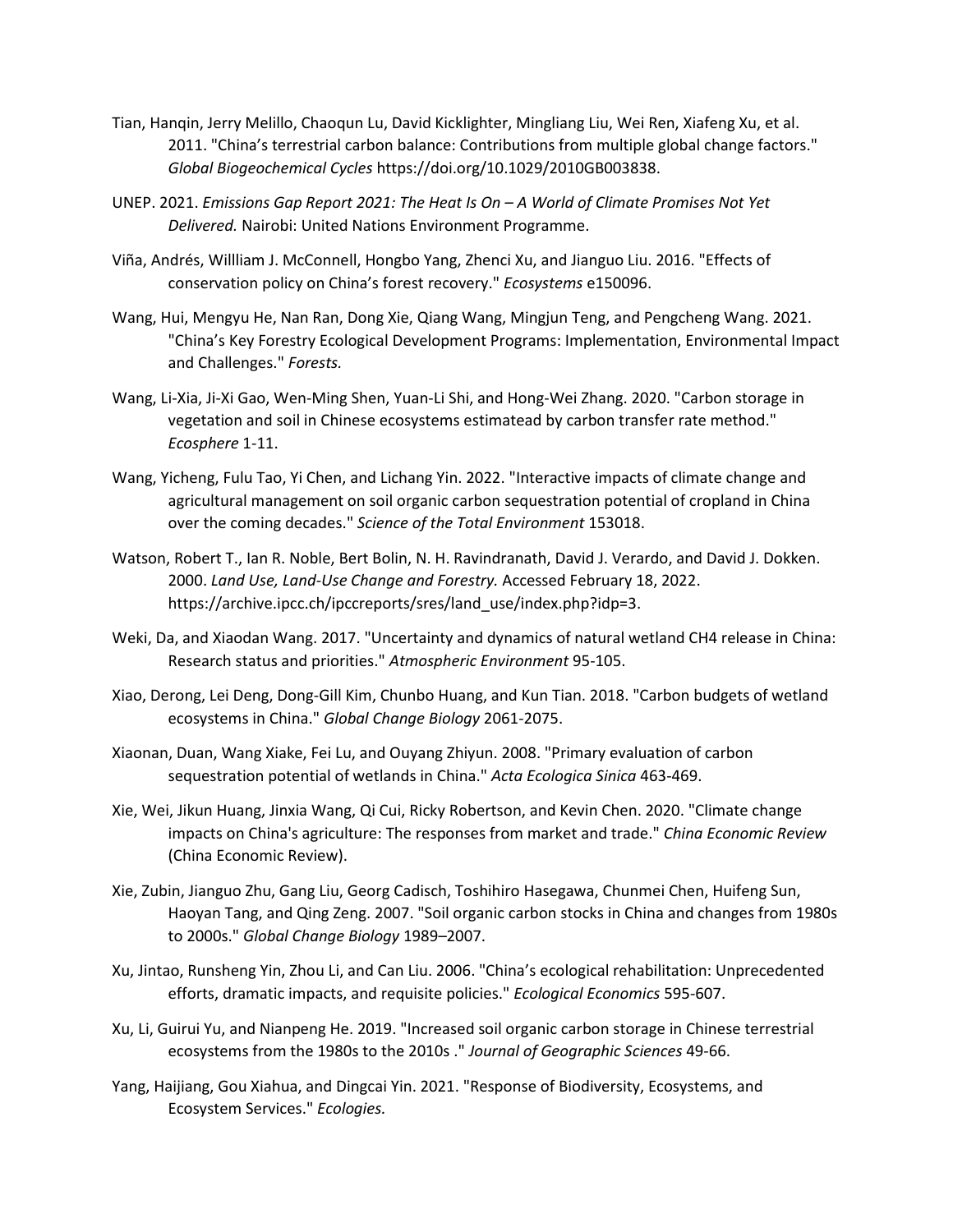- Zhai, Deli, Jianchu Xu, Zhicong Dai, and Dietrich Schmidt-Vogt. 2017. "Lost in transition: Forest transition and natural forest loss in tropical China." *Plant Diversity* 149-153.
- Zhang, Shu, and Wenying Chen. 2021. "China's energy transition pathway in a carbon neutral vision." *Engineering* doi: https://doil.org/10.1016/j.eng.2021.09.004.
- Zhang, Yu, Ji Yuan, Chengming You, Rui Cao, Bo Tan, and Wanqin Yang. 2020. "Contributions of National Key Forestry Ecology Projects to the forest vegetation carbon storage in China." *Forest Ecology and Management* 117981.
- Zheng, YaoMin, ZhenGuo Niu, Peng Gong, YongJiu Dai, and Wei Shangguan. 2013. "Preliminary estimation of the organic carbon pool in China's wetlands." *Chinese Science Bulletin* 662-670.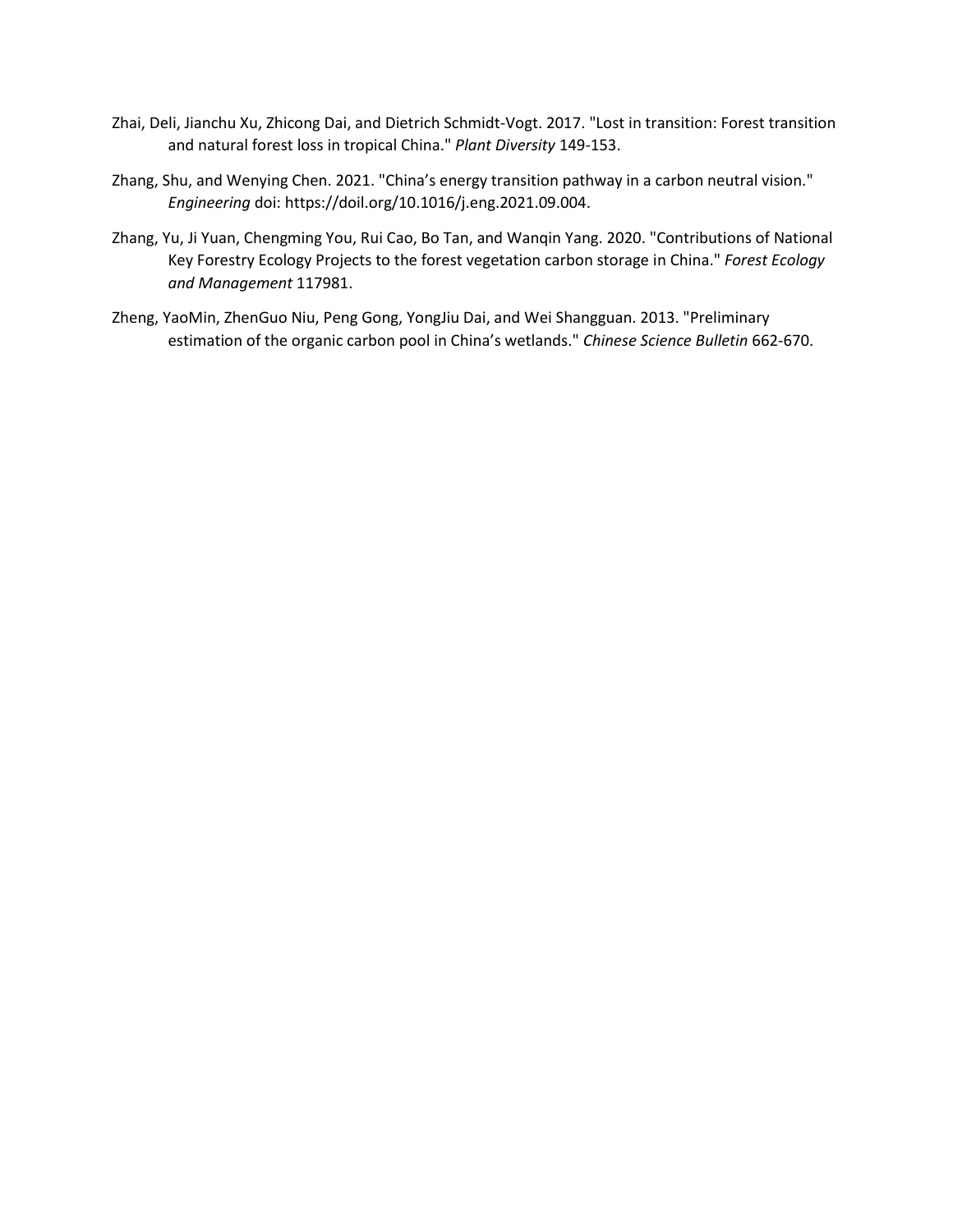Annex

| <b>Biome</b>   | <b>Included Studies</b>                                                                                                                                                                                                                                        |
|----------------|----------------------------------------------------------------------------------------------------------------------------------------------------------------------------------------------------------------------------------------------------------------|
|                | Piao, S. et al. Changes in vegetation net primary productivity from 1982 to 1999 in China. Global Biogeochem. Cycles 19, GB2027 (2005)                                                                                                                         |
|                | Ni, J. Carbon storage in terrestrial ecosystems of China: estimates at diferent spatial resolutions and their responses to climate change. Clim. Change<br>49, 339-358 (2001).                                                                                 |
|                | Liu, G. H., Fu, B. J. & Fang, J. Y. Carbon dynamics of Chinese forests and its contribution to global carbon balance. Acta Ecol. Sin. 20, 733-740 (2000).                                                                                                      |
|                | Zhou, Y. R., Yu, Z. L. & Zhao, S. D. Carbon storage and budget of major Chinese forest types. Chin. J. Ecol. 24, 518-522 (2000).                                                                                                                               |
|                | Pan, Y., Luo, T., Birdsey, R., Hom, J. & Melillo, J. New estimates of carbon storage and sequestration in China's forests: effects of age class and method<br>on inventory-based carbon estimation. Clim. Change 67, 211-236 (2004).                           |
|                | Zhao, M. & Zhou, G. Carbon storage of forest vegetation and its relationship with climatic factors. Scientia Geogr. Sin. 24, 50-54 (2004).                                                                                                                     |
|                | Li, K. R., S. Q. Wang, and M. K. Cao. 2003. Vegetation and soil carbon storage in China. Science in China Series D Earth Sciences 47:49-57                                                                                                                     |
|                | Fang, J., Chen, A., Peng, C., Zhao, S. & Ci, L. Changes in forest biomass carbon storage in China between 1949 and 1998. Science 292, 2320–2322 (2001).                                                                                                        |
|                | Fang JY, Guo ZD, Piao SL, Chen AP (2007) Terrestrial vegetation carbon sinks in China, 1981-2000. Sci China Ser D-Earth Sci 50:1341-1350; Fang JY, et al.<br>(2001) Changes in forest biomass carbon storage in China between 1949-1998. Science 292:2320-2322 |
|                | Fang, J., Guo, Z., Piao, S. & Chen, A. Terrestrial vegetation carbon sinks in China, 1981-2000. Sci. China D. 50, 1341-1350 (2007).                                                                                                                            |
|                | Xu, X. L., Cao, M. K. & Li, K. R. Temporal-Spatial dynamics of carbon storage of forest vegetation in China. Progress Geogr. 26, 1-10 (2007)                                                                                                                   |
| <b>Forests</b> | Wu, Q. B. et al. Carbon sequestration and its potential by forest ecosystems in China. Acta Ecol. Sin. 28, 517-524 (2008).                                                                                                                                     |
|                | Yu GR, et al. (2010) Carbon storage and its spatial pattern of terrestrial Ecosystem in China. Journal of Resource and Ecology 1: 97-109.                                                                                                                      |
|                | Li, H. K., Lei, Y. C. & Zeng, W. S. Forest carbon storage in China estimated using forestry inventory data. Scientia Silvae Sinicae 47, 7-12 (2011).                                                                                                           |
|                | Zhang, C. et al. China's forest biomass carbon sink based on seven inventories from 1973 to 2008. Clim. Change 118, 933-948 (2013).                                                                                                                            |
|                | Zhao, M., Yue, T., Zhao, N., Sun, X. & Zhang, X. Combining LPJ-GUESS and HASM to simulate the spatial distribution of forest vegetation carbon stock in<br>China. J. Geogr. Sci. 24, 249-268 (2014).                                                           |
|                | Xu, L. et al. Carbon storage in China's terrestrial ecosystems: A synthesis. Scientific Reports, (2018)                                                                                                                                                        |
|                | Fang JY, et al. (2014) Evidence for environmentally enhanced forest growth. Proc Natl Acad Sci USA 111:9527-9532                                                                                                                                               |
|                | Wang, L.X., Gao, J.X., Shen, W.M., Shi, Y.L., and Zhang, H.W. (2021a). Carbon storage in vegetation and soil in Chinese ecosystems estimated by carbon                                                                                                         |
|                | transfer rate method. Ecosphere 12, e03341.                                                                                                                                                                                                                    |
|                | Tang, et al. (2018). Carbon pools in China's terrestrial ecosystems: New estimates based on an intensive field survey. PNAS, 115(16)                                                                                                                           |
|                | Xie, X. L., Sun, B., Zhou, H. Z. & Li, Z. P. Soil carbon stocks and their infuencing factors under native vegetations in China. Acta Pedologica Sin 41, 687-<br>699 (2004).                                                                                    |
|                | Xie, Z. B. et al. Soil organic carbon stocks in China and changes from 1980s to 2000s. Global Change Biol. 13, 1989-2007 (2007).                                                                                                                               |
|                | Yang, Y. H., Mohammat, A., Feng, J. M., Zhou, R. & Fang, J. Y. Storage, patterns and environmental controls of soil organic carbon in China.                                                                                                                   |
|                | Biogeochemistry 84, 131-141 (2007).                                                                                                                                                                                                                            |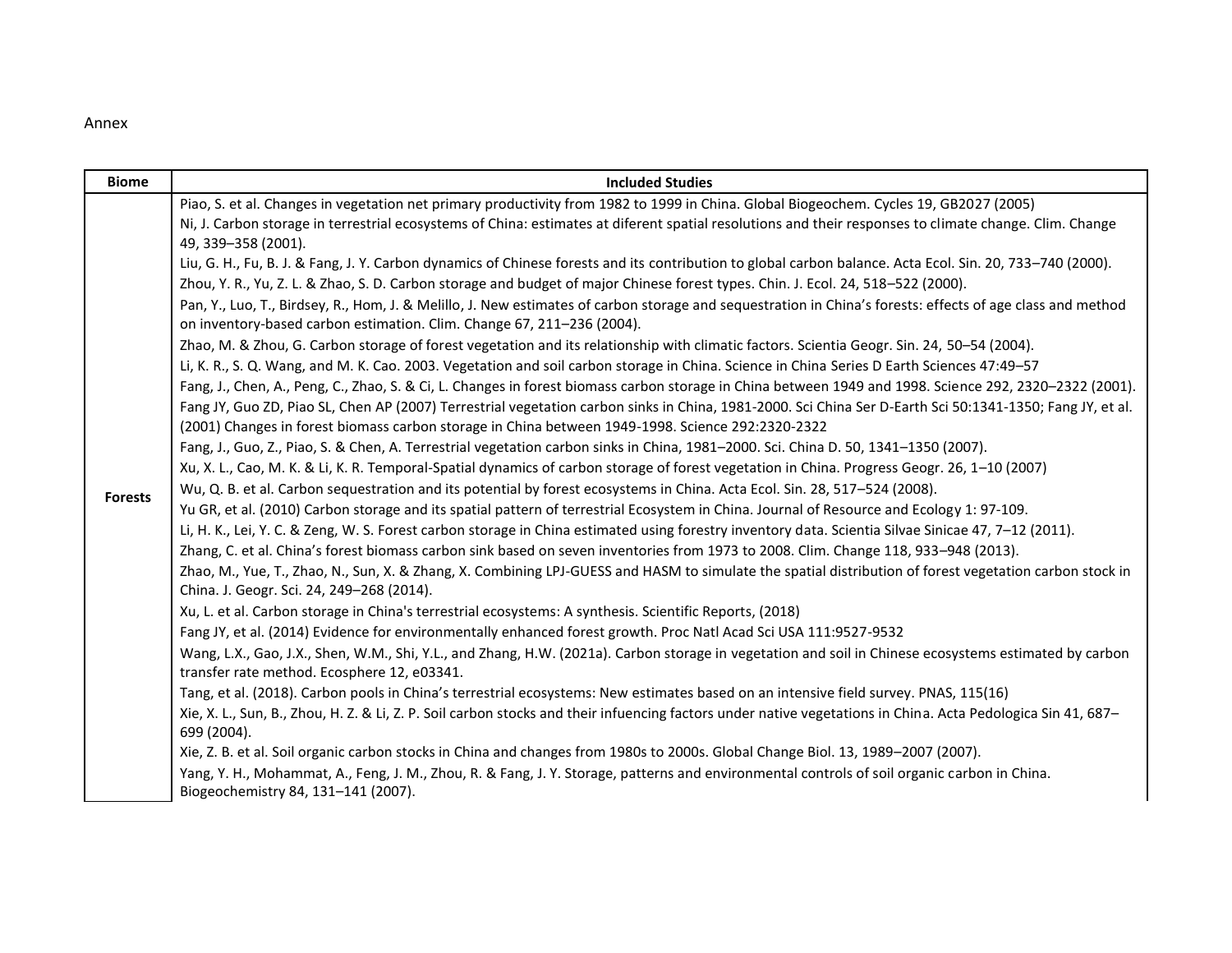|            | Xu, L. et al. Differences in pedotransfer functions of bulk density lead to high uncertainty in soil organic carbon estimation at regional scales: Evidence<br>from Chinese terrestrial ecosystems. J Geophys. Res: Biogeosciences 120, 1567-1575 (2015). |
|------------|-----------------------------------------------------------------------------------------------------------------------------------------------------------------------------------------------------------------------------------------------------------|
|            | Fang, J., Chen, A., Peng, C., Zhao, S., and Ci, L. (2001b). Changes in forest biomass carbon storage in China between 1949 and 1998. Science 292, 2320-<br>2322.                                                                                          |
|            | Dixon, R. K., S. Brown, R. A. Houghton, A. M. Solo-mon, M. C. Trexler, and J. Wisniewski. 1994. Car-bon paools and flux of global forest<br>ecosystem.Science 26414:185-190                                                                               |
|            | Zhou, Y. R., Yu, Z. L. & Zhao, S. D. Carbon storage and budget of major Chinese forest types. Chin. J. Ecol. 24, 518-522 (2000).                                                                                                                          |
|            | Li, K. R., S. Q. Wang, and M. K. Cao. 2003. Vegetation and soil carbon storage in China. Science in ChinaSeries D Earth Sciences 47:49-57                                                                                                                 |
|            | Yu GR, et al. (2010) Carbon storage and its spatial pattern of terrestrial Ecosystem in China. Journal of Resource and Ecology 1: 97-109.                                                                                                                 |
|            | Xu, L. et al. Carbon storage in China's terrestrial ecosystems: A synthesis. Scientific Reports, (2018)                                                                                                                                                   |
|            | Tang, et al. (2018). Carbon pools in China's terrestrial ecosystems: New estimates based on an intensive field survey. PNAS, 115(16)                                                                                                                      |
|            | Zhang, L., Zhou, G.S., Ji, Y.H., and Bai, Y.F. (2016). Spatiotemporal dynamic simulation of grassland carbon storage in China. Sci China Earth Sci 59, 1946-<br>1958                                                                                      |
|            | Fang JY, Liu GH, Xu SL (1996a) Biomass and net production of forest vegetation in China. Acta Ecologica Sinica 16:497-508.                                                                                                                                |
|            | Li, K., Wang, S. & Cao, M. Vegetation and soil carbon storage in China. Sci. China 47, 49-57 (2004).                                                                                                                                                      |
|            | Ni, J. Carbon storage in grasslands of China. J. Arid Environ. 50, 205-218 (2002)                                                                                                                                                                         |
|            | Piao, S., Fang, J., Zhou, L., Tan, K. & Tao, S. Changes in biomass carbon stocks in China's grasslands between 1982 and 1999. Global Biogeochem. Cycles<br>21, GB2002 (2007).                                                                             |
|            | Fang, J., Yang, Y., Ma, W., Mohammat, A. & Shen, H. Ecosystem carbon stocks and their changes in China's grasslands. Sci. China 53, 757-765 (2010)                                                                                                        |
|            | Piao, S. L., Fang, J. Y., He, J. S. & Xiao, Y. Spatial distribution of grassland biomass in China. Chin. J. Ecol. 28(4), 491-498 (2004)                                                                                                                   |
|            | Piao SL, et al. (2007) Changes in biomass carbon stocks in China's grasslands between 1982 and 1999. Global Biogeochem Cy 21: GB2002.                                                                                                                     |
| Grasslands | Ni, J. Carbon storage in terrestrial ecosystems of China: estimates at diferent spatial resolutions and their responses to climate change. Clim. Change<br>49, 339-358 (2001).                                                                            |
|            | Fang, J., Guo, Z., Piao, S. & Chen, A. Terrestrial vegetation carbon sinks in China, 1981-2000. Sci. China D. 50, 1341-1350 (2007).                                                                                                                       |
|            | Yu GR, et al. (2010) Carbon storage and its spatial pattern of terrestrial Ecosystem in China. Journal of Resource and Ecology 1: 97-109.                                                                                                                 |
|            | Fan, J. W. et al. Carbon storage in the grasslands of China based on field measurements of above- and below-ground biomass. Clim. Change 86, 375-<br>396 (2008).                                                                                          |
|            | Ma, A., He, N., Yu, G., Wen, D. & Peng, S. Carbon storage in Chinese grassland ecosystems: Influence of different integrative methods. Sci. Rep. 6,<br>srep21378 (2016).                                                                                  |
|            | Xu, L. et al. Carbon storage in China's terrestrial ecosystems: A synthesis. Scientific Reports, (2018)                                                                                                                                                   |
|            | Wang, L.X., Gao, J.X., Shen, W.M., Shi, Y.L., and Zhang, H.W. (2021a). Carbon storage in vegetation and soil in Chinese ecosystems estimated by carbon<br>transfer rate method. Ecosphere 12, e03341.                                                     |
|            | Xie, X. L., Sun, B., Zhou, H. Z. & Li, Z. P. Soil carbon stocks and their influencing factors under native vegetations in China. Acta Pedologica Sin 41, 687-<br>699 (2004).                                                                              |
|            | Xie, Z. B. et al. Soil organic carbon stocks in China and changes from 1980s to 2000s. Global Change Biol. 13, 1989-2007 (2007).                                                                                                                          |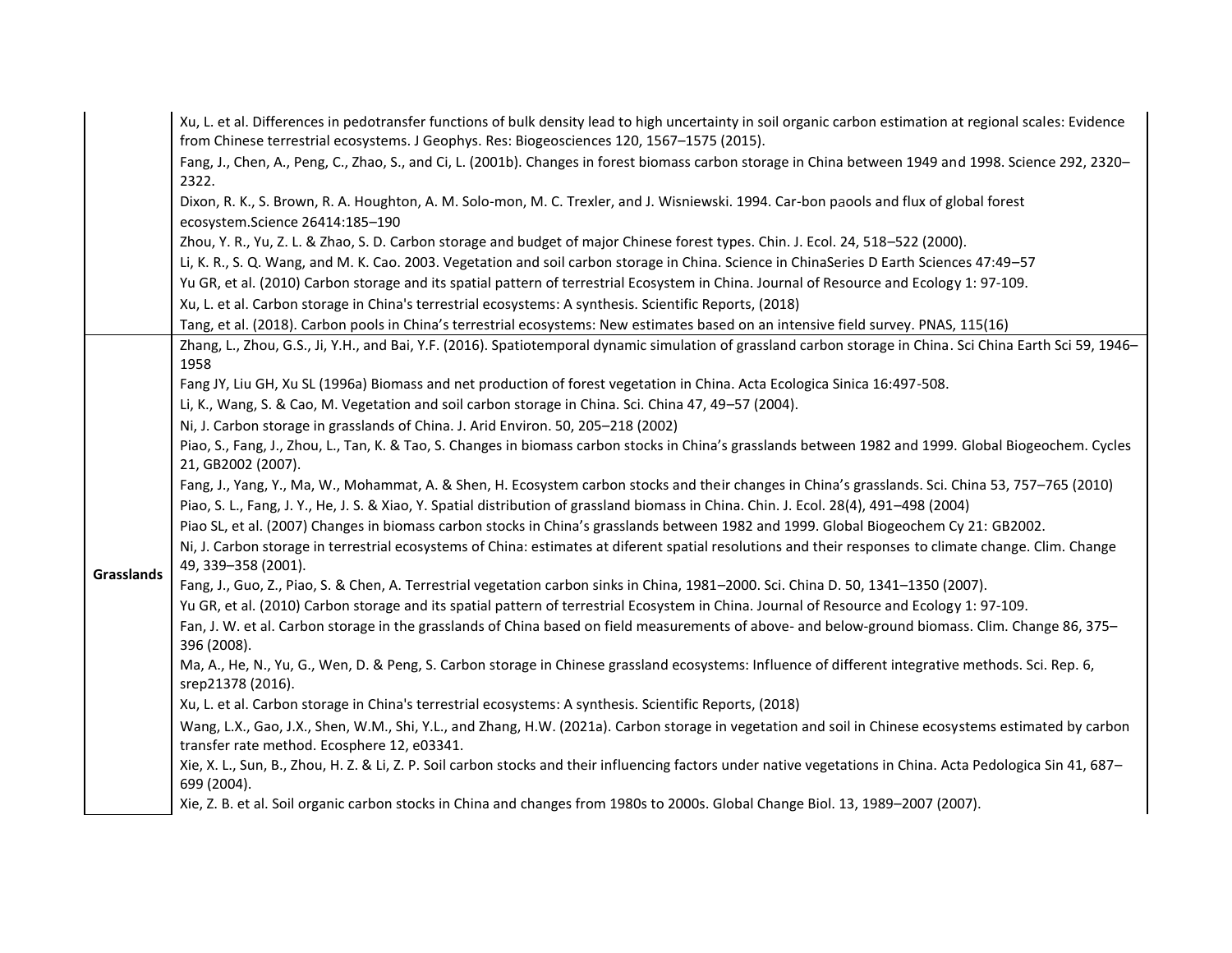|          | Yang, Y. H., Mohammat, A., Feng, J. M., Zhou, R. & Fang, J. Y. Storage, patterns and environmental controls of soil organic carbon in China.<br>Biogeochemistry 84, 131-141 (2007)                                                                         |
|----------|------------------------------------------------------------------------------------------------------------------------------------------------------------------------------------------------------------------------------------------------------------|
|          | Xu, L. et al. Diferences in pedotransfer functions of bulk density lead to high uncertainty in soil organic carbon estimation at regional scales: Evidence<br>from Chinese terrestrial ecosystems. J Geophys. Res: Biogeosciences 120, 1567-1575 (2015).   |
|          | Xu, L., Yu, G., and He, N. (2019). Increased soil organic carbon storage in Chinese terrestrial ecosystems from the 1980s to the 2010s. J Geogr Sci 29, 49-<br>66.                                                                                         |
|          | Ni, J. Carbon storage in grasslands of China. J. Arid Environ. 50, 205-218 (2002)                                                                                                                                                                          |
|          | Fang, J., Yang, Y., Ma, W., Mohammat, A. & Shen, H. Ecosystem carbon stocks and their changes in China's grasslands. Sci. China 53, 757-765 (2010)<br>Li, K., Wang, S. & Cao, M. Vegetation and soil carbon storage in China. Sci. China 47, 49-57 (2004). |
|          | Ni, J. Carbon storage in terrestrial ecosystems of China: estimates at different spatial resolutions and their responses to climate change. Clim. Change<br>49, 339-358 (2001).                                                                            |
|          | Yu GR, et al. (2010) Carbon storage and its spatial pattern of terrestrial Ecosystem in China. Journal of Resource and Ecology 1: 97-109.                                                                                                                  |
|          | Ma, A., He, N., Yu, G., Wen, D. & Peng, S. Carbon storage in Chinese grassland ecosystems: Influence of different integrative methods. Sci. Rep. 6,<br>srep21378 (2016).                                                                                   |
|          | Xu, L. et al. Carbon storage in China's terrestrial ecosystems: A synthesis. Scientific Reports, (2018)                                                                                                                                                    |
|          | Wang, L.X., Gao, J.X., Shen, W.M., Shi, Y.L., and Zhang, H.W. (2021a). Carbon storage in vegetation and soil in Chinese ecosystems estimated by carbon<br>transfer rate method. Ecosphere 12, e03341.                                                      |
|          | Li, K., Wang, S. & Cao, M. Vegetation and soil carbon storage in China. Sci. China 47, 49-57 (2004).                                                                                                                                                       |
|          | Fang, et al. (2007). Terrestrial vegetation carbon sinks in China, 1981-2000. 50(9):1341-1350                                                                                                                                                              |
|          | Wang, L.X., Gao, J.X., Shen, W.M., Shi, Y.L., and Zhang, H.W. (2021a). Carbon storage in vegetation and soil in Chinese ecosystems estimated by carbon<br>transfer rate method. Ecosphere 12, e03341.                                                      |
|          | Tang, et al. (2018). Carbon pools in China's terrestrial ecosystems: New estimates based on an intensive field survey. PNAS, 115(16)                                                                                                                       |
|          | Yu GR, et al. (2010) Carbon storage and its spatial pattern of terrestrial Ecosystem in China. Journal of Resource and Ecology 1: 97-109.                                                                                                                  |
|          | Lu, F., et. (2018). Effect of national ecological restoration projects on carbon sequestration in China from 2001 to 2010                                                                                                                                  |
|          | Fang, et al. (2018). Climate change, human impacts, and carbon sequestration in China                                                                                                                                                                      |
| Cropland | Xie, Z. B. et al. Soil organic carbon stocks in China and changes from 1980s to 2000s. Global Change Biol. 13, 1989-2007 (2007).                                                                                                                           |
|          | Yang, Y. H., Mohammat, A., Feng, J. M., Zhou, R. & Fang, J. Y. Storage, patterns and environmental controls of soil organic carbon in<br>China.Biogeochemistry 84, 131-141 (2007)                                                                          |
|          | Xu, L. et al. Diferences in pedotransfer functions of bulk density lead to high uncertainty in soil organic carbon estimation atregional scales: Evidence<br>from Chinese terrestrial ecosystems. J Geophys. Res: Biogeosciences 120, 1567-1575 (2015).    |
|          | Yu DS, et al. (2007) Regional patterns of soil organic carbon stocks in China. J Environ Manage 85:680-689                                                                                                                                                 |
|          | Zhang, F., Wang, Z., Glidden, S., Wu, Y.P., Tang, L., Liu, Q.Y., Li, C.S., and Frolking, S. (2017). Changes in the soil organic carbon balance on China's<br>cropland during the last two decades of the 20th century. Sci Rep 7, 7144                     |
|          | Li, K., Wang, S. & Cao, M. Vegetation and soil carbon storage in China. Sci. China 47, 49-57 (2004).                                                                                                                                                       |
|          | Yu GR, et al. (2010) Carbon storage and its spatial pattern of terrestrial Ecosystem in China. Journal of Resource and Ecology 1: 97-109.                                                                                                                  |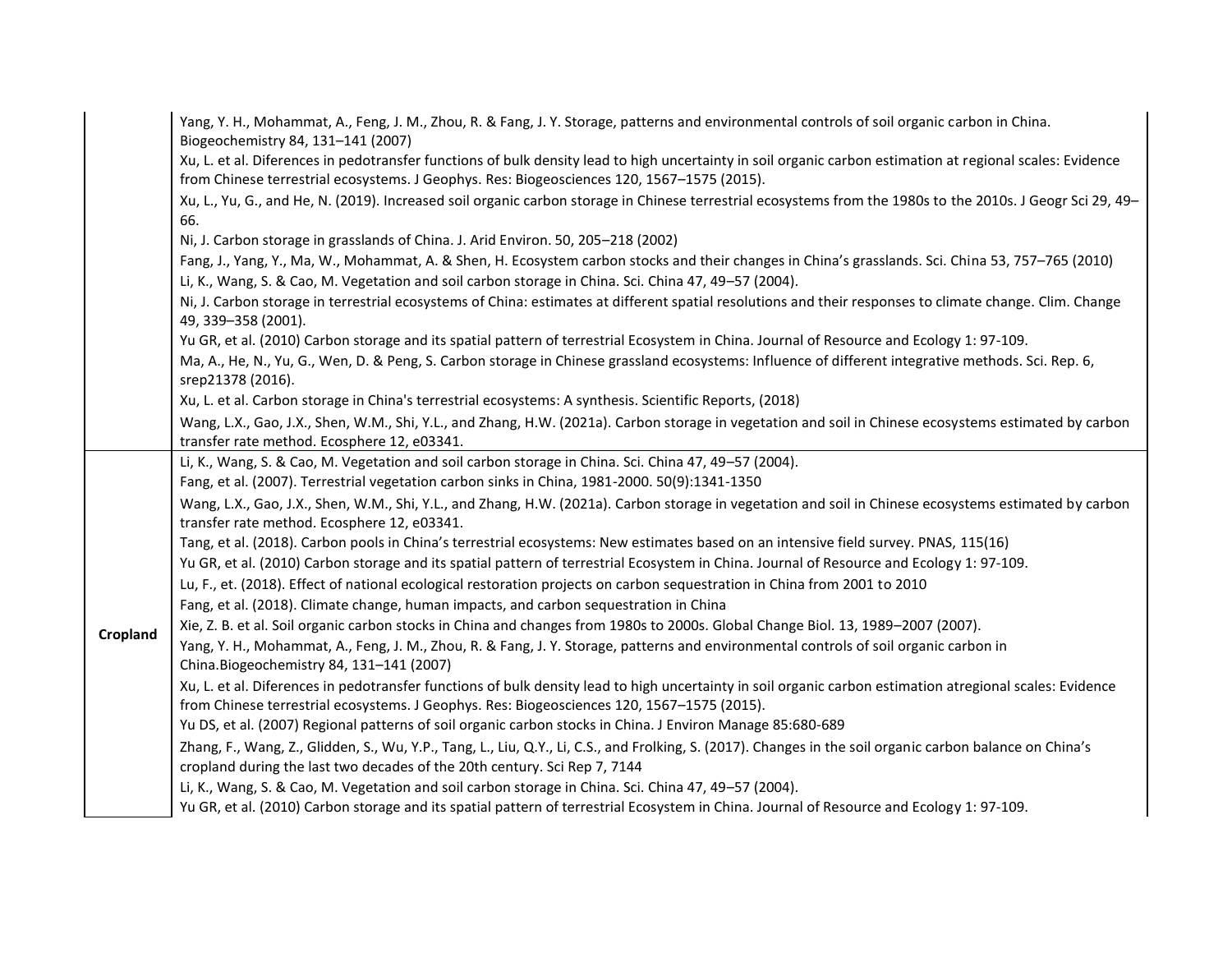|           | Tang, H., Qiu, J., Wang, L., Li, H., Li, C., and van Ranst, E. (2010). Modeling soil organic carbon storage and its dynamics in croplands of China. Agric Sci<br>China 9, 704-712.                                                                       |
|-----------|----------------------------------------------------------------------------------------------------------------------------------------------------------------------------------------------------------------------------------------------------------|
|           | Xu, L. et al. Carbon storage in China's terrestrial ecosystems: A synthesis. Scientific Reports, (2018)                                                                                                                                                  |
|           | Fang, et al. (2018). Climate change, human impacts, and carbon sequestration in China                                                                                                                                                                    |
|           | Wang, L.X., Gao, J.X., Shen, W.M., Shi, Y.L., and Zhang, H.W. (2021a). Carbon storage in vegetation and soil in Chinese ecosystems estimated by carbon<br>transfer rate method. Ecosphere 12, e03341.                                                    |
|           | Xiao, D., Deng, L., Kim, D.G., Huang, C., and Tian, K. (2019). Carbon budgets of wetland ecosystems in China. Glob Change Biol 25, 2061-2076                                                                                                             |
|           | Xu, L. et al. Carbon storage in China's terrestrial ecosystems: A synthesis. Scientific Reports, (2018)                                                                                                                                                  |
|           | Xu, L. et al. Diferences in pedotransfer functions of bulk density lead to high uncertainty in soil organic carbon estimation at regional scales: Evidence<br>from Chinese terrestrial ecosystems. J Geophys. Res: Biogeosciences 120, 1567-1575 (2015). |
|           | Yu DS, et al. (2007) Regional patterns of soil organic carbon stocks in China. J Environ Manage 85:680-689                                                                                                                                               |
|           | Xu, L., Yu, G., and He, N. (2019). Increased soil organic carbon storage in Chinese terrestrial ecosystems from the 1980s to the 2010s. J Geogr Sci 29, 49-<br>66.                                                                                       |
| Wetland   | Lu, M., Zou, Y., Xun, Q., Yu, Z., Jiang, M., Sheng, L., Lu, X., and Wang, D. (2021). Anthropogenic disturbances caused declines in the wetland area and<br>carbon pool in China during the last four decades. Glob Change Biol 27, 3837-3845.            |
|           | Xiao, D., Deng, L., Kim, D.G., Huang, C., and Tian, K. (2019). Carbon budgets of wetland ecosystems in China. Glob Change Biol 25, 2061-2076                                                                                                             |
|           | Niu, Z.G., Gong, P., Cheng, X., Guo, J.H., Wang, L., Huang, H.B., Shen, S. Q., Wu, Y.Z., Wang, X.F., Wang, X.W., et al. (2009). Geographical characteristics                                                                                             |
|           | of China's wetlands derived from remotely sensed data. Sci China Ser D 52, 723-738.                                                                                                                                                                      |
|           | Zhang, X.H., Li, D.Y., Pan, G.X., Li, L.Q., Lin, F., and Xu, X.W. (2008). Conservation of wetland soil carbon stock and climate change of China (in Chinese).<br>Adv Clim Change Res 4, 202-208.                                                         |
|           | Xu, L. et al. Carbon storage in China's terrestrial ecosystems: A synthesis. Scientific Reports, (2018)                                                                                                                                                  |
|           | Xiao, D., Deng, L., Kim, D.G., Huang, C., and Tian, K. (2019). Carbon budgets of wetland ecosystems in China. Glob Change Biol 25, 2061-2076                                                                                                             |
|           | Zheng, Y., et al. (2013). Preliminary estimation of the organic carbon pool in China's wetland. Chinese Science Bulletin                                                                                                                                 |
|           | Hu, H. F., Wang, Z. H., Liu, G. H. & Fu, B. J. Vegetation carbon storage of major shrublands in China. Chin. J. Ecol. 30, 539-544 (2006)                                                                                                                 |
|           | Fang JY, Liu GH, Xu SL (1996) Soil carbon pool in China and its global significance. J Environ Sci 8: 249-254.                                                                                                                                           |
|           | Li, K., Wang, S. & Cao, M. Vegetation and soil carbon storage in China. Sci. China 47, 49-57 (2004).                                                                                                                                                     |
|           | Ni, J. Carbon storage in terrestrial ecosystems of China: estimates at diferent spatial resolutions and their responses to climate change. Clim. Change<br>49, 339-358 (2001).                                                                           |
|           | Yu GR, et al. (2010) Carbon storage and its spatial pattern of terrestrial Ecosystem in China. Journal of Resource and Ecology 1: 97-109.                                                                                                                |
| Shrubland | Zhang, C. et al. China's forest biomass carbon sink based on seven inventories from 1973 to 2008. Clim. Change 118, 933-948 (2013).                                                                                                                      |
|           | Xu, L. et al. Carbon storage in China's terrestrial ecosystems: A synthesis. Scientific Reports, (2018)                                                                                                                                                  |
|           | Wang, L.X., Gao, J.X., Shen, W.M., Shi, Y.L., and Zhang, H.W. (2021a). Carbon storage in vegetation and soil in Chinese ecosystems estimated by carbon<br>transfer rate method. Ecosphere 12, e03341.                                                    |
|           | Tang, et al. (2018). Carbon pools in China's terrestrial ecosystems: New estimates based on an intensive field survey. PNAS, 115(16)                                                                                                                     |
|           | Xie, X. L., Sun, B., Zhou, H. Z. & Li, Z. P. Soil carbon stocks and their infuencing factors under native vegetations in China. Acta Pedologica Sin 41, 687-<br>699 (2004).                                                                              |